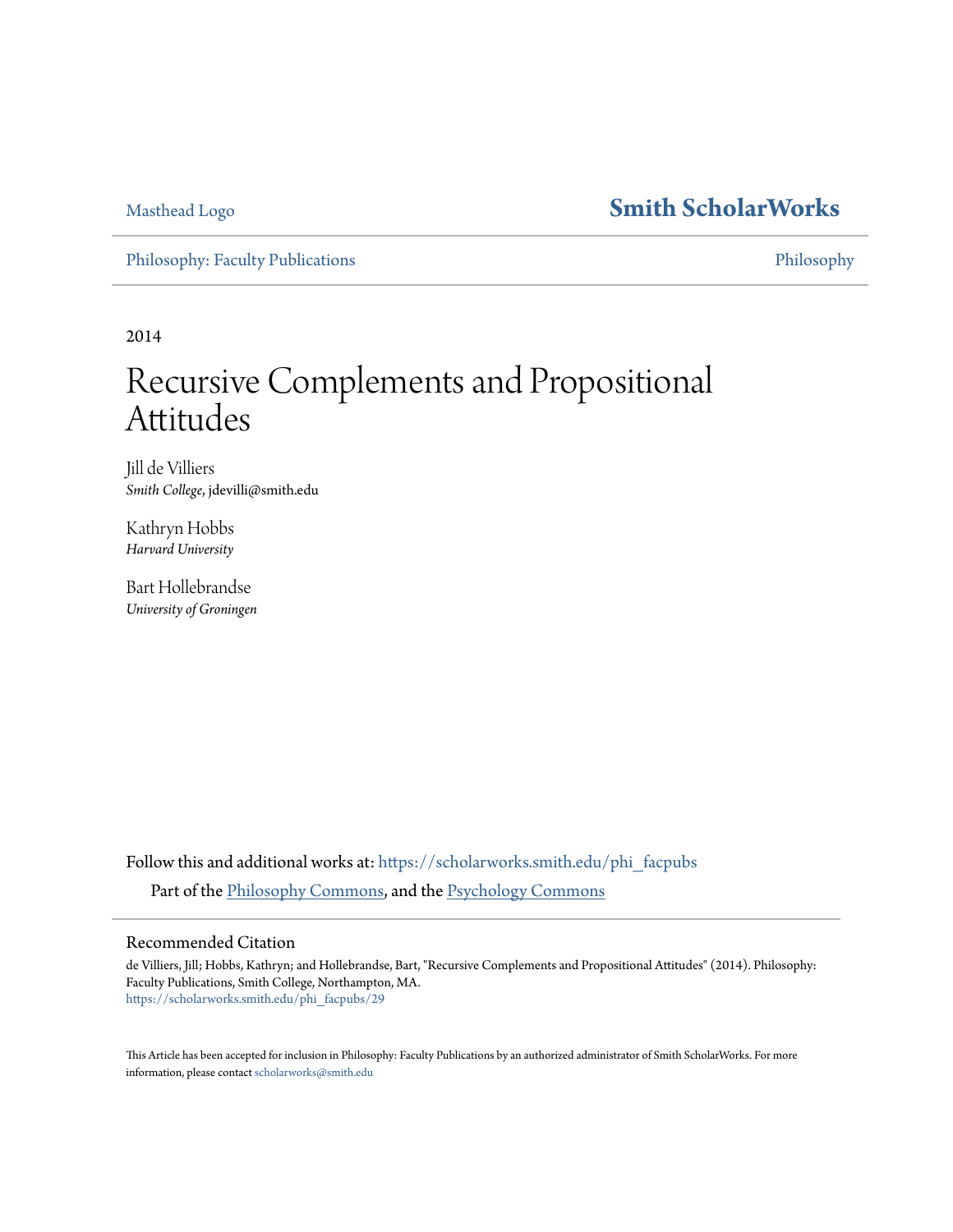# **Recursive Complements and Propositional Attitudes**

**Jill de Villiers, Kathryn Hobbs, and Bart Hollebrandse**

**Abstract** The focus of this chapter is in what role syntactic recursion might play in the representation of propositional attitudes. Syntactic complements under mental and communication verbs are recursive, and so also are the propositional attitudes. There is strong evidence that children take some time to master the first order syntactic complementation typical of verbs of communication. When they do acquire these structures, the evidence suggests that this helps children reason about propositional attitudes such as false beliefs. In this chapter we seek to deepen our understanding of the crucial property of sentential and attitude embedding. Is the crucial aspect that the truth value of the complement differs from that of the embedded clause, or is it that both the sentence forms and the propositional attitudes are recursive? We show that new insight can be gained by examining higher order levels of both sentence embedding and propositional attitudes. Based on some empirical data on second order complements and propositional attitude reasoning in children, we propose that truth contrasts between clauses may provide a crucial trigger for recursive complements.

**Keywords** Language acquisition • False beliefs • Propositional attitude • Complement • Speech act verb • Attitude embedding

J. de Villiers ( $\boxtimes$ )

K. Hobbs

B. Hollebrandse Dutch Department, University of Groningen, Groningen, The Netherlands e-mail: [b.hollebrandse@rug.nl](mailto:b.hollebrandse@rug.nl)

Department of Psychology, Smith College, Northampton, MA, USA e-mail: [jdevilli@smith.edu](mailto:jdevilli@smith.edu)

Department of Psychology, Harvard University, Cambridge, MA, USA e-mail: [khobbs@fas.harvard.edu](mailto:khobbs@fas.harvard.edu)

T. Roeper and M. Speas (eds.), *Recursion: Complexity in Cognition*, Studies in Theoretical Psycholinguistics 43, DOI 10.1007/978-3-319-05086-7\_\_10, © Springer International Publishing Switzerland 2014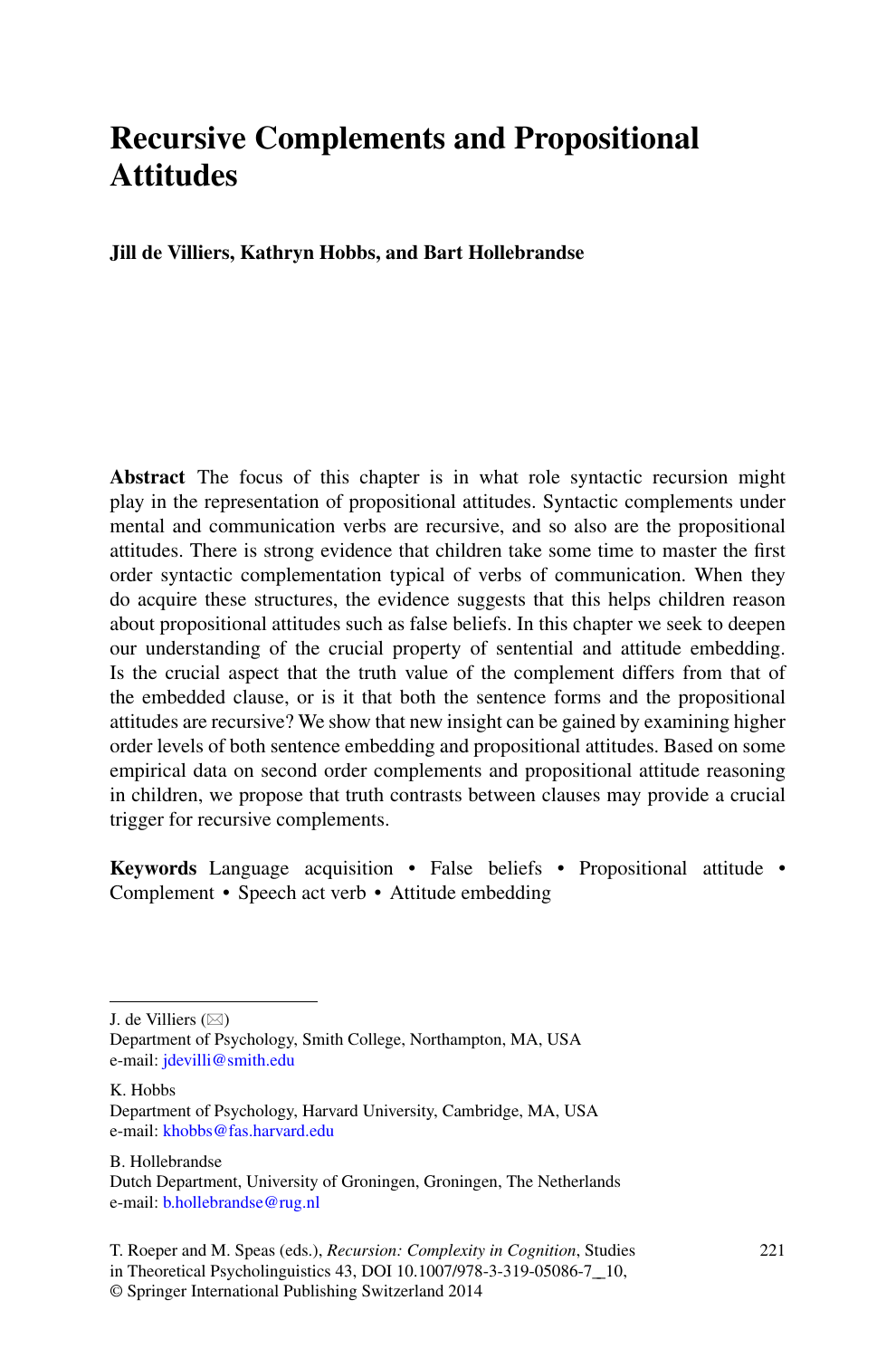# **1 What Use Is Recursion?**

The focus of our interest is in what role syntactic recursion might play in the representation of propositional attitudes. Syntactic complements under mental and communication verbs are recursive, and so also are the propositional attitudes:

1) Peter thought that Kate believed that Bart said that Jill would write it

There is strong evidence that children take some time to master first order complementation, as in:

2) The girl said there was a butterfly in her hair (but it is a leaf) What did the girl say there was in her hair? (correct: a butterfly, wrong: a leaf))

When they do, the evidence suggests that this helps children reason about propositional attitudes like *false beliefs,* namely that another person has a belief that is false relative to what you believe.

In this chapter we ask what is it that matters about this *first order* relationship: is the crucial aspect the embedding of a different truth-value in the complement than the matrix clause, or is it that both the sentence forms and the propositional attitudes are recursive? In this chapter we review the reasoning about the relationship and its interpretation. The obvious question emerges: what about higher level orders of both sentence embedding and of propositional attitudes? We review some empirical data on *second order* complements and propositional attitude reasoning in children, and propose that truth contrasts between clauses may provide a crucial trigger for recursive complements.

# **2 The Representational Medium**

To represent propositional attitudes in the mind requires a medium that can capture all the subtle properties of intentionality, opacity and recursion (Fodor [1975,](#page-20-0) [2008;](#page-20-1) Segal [1998;](#page-22-0) Collins [2000\)](#page-20-2). Intentionality refers to the fact that mental states have contents, and these contents can be not just singular things but whole propositions. One can imagine *an apple*, but one can also imagine, or believe, or forget, that *the apple fell behind the sideboard*. So the medium in question for representation must be capable of representing propositions, that is, structured strings of symbols with a truth-value. Opacity refers to the fact that the contents of mental states may in fact be nonexistent in reality. That means one can have beliefs about nonexistent objects, such as unicorns, or angels. Crucially, the contents of mental states look inwards to mental referents, not outwards to external referents. For instance, the statement in 3):

3) Peter believes there is a ball behind the sideboard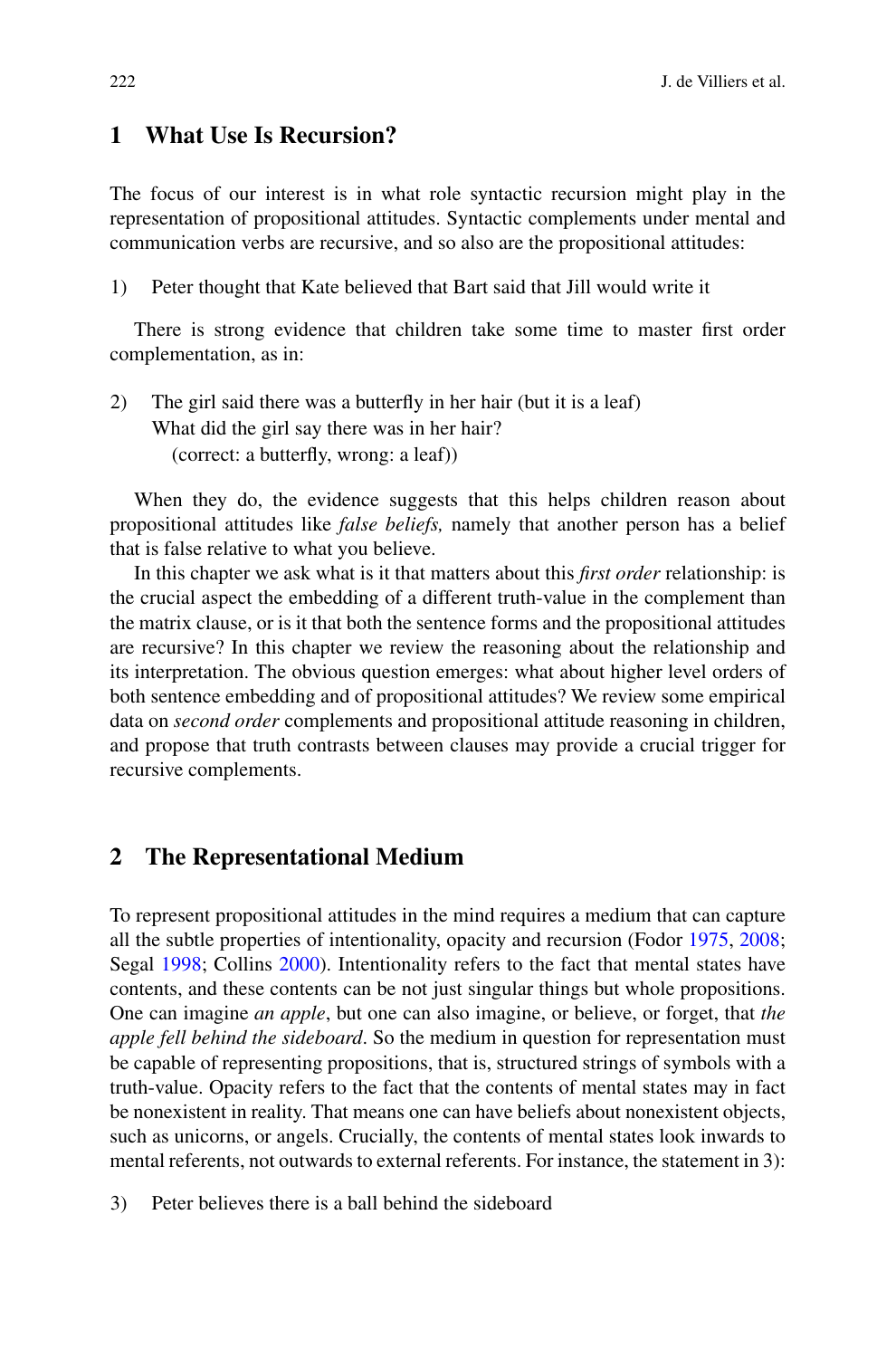is not false, even though the object in question is an apple. To Peter, it is a ball. Finally, propositional attitudes are recursive, in that it is possible to have beliefs about beliefs:

#### 4) Jill believes Peter believes there is a ball behind the sideboard

What kind of medium can these thoughts exist in? Images won't do. Although images can be recursive (e.g. fractals), and they can represent non-existent things (e.g. a unicorn), they do not have a truth value, and hence cannot be used to represent false or negative things (Fodor [1975\)](#page-20-0).

Words won't do. Lexical items are not rich enough to capture propositions. If we want to say that John thought that his hat was his wife (Sacks [1985\)](#page-21-0), we could say he was deluded, or mistaken, but that would not capture the content of his mistake. The contents of a propositional attitude are essential to its role in causal relations to other mental states and to behavior (Collins [2000\)](#page-20-2).

A sentence, however, is just right. Several have argued that natural language sentences have the properties needed, although there is theoretical disagreement about whether the representational medium is a Language of Thought (Fodor [1975,](#page-20-0) [2008\)](#page-20-1), Logical Form in natural language (Carruthers [2002\)](#page-19-0) or Total Forms of natural language itself (Segal [1998;](#page-22-0) Collins [2000\)](#page-20-2). But ordinary sentences have only a single proposition, and to capture the contrast between reality and the false belief of an individual, a complement clause is required if the meaning is to be conveyed in a single sentence (see Hollebrandse and Roeper [2014,](#page-21-1) this volume, for the question of whether discourse about false beliefs can be equivalently recursive).

The complements under verbs of mental state and communication have special semantic and syntactic status. For example,

#### 5) Billy thought *that it was raining*

Even when the complement clause "it was raining" is false, the whole sentence is not false. This is unlike e.g. an adjunct clause, such as one headed by *when* under an ordinary, non-mental verb:

#### 6) Billy left *when it was raining*

If the adjunct clause is false, the whole is also false. The truth shift may be an essential property that makes complement structures ideally suited for representation of false beliefs. Chomsky [\(2010\)](#page-20-3) argues that Internal language [I-language] evolved primarily for the advantages it conferred in reasoning. Here we have a case in point. Whether or not this is true, the structures provided by I-language are ideally suited for reasoning about propositional attitudes, though of course this reasoning can go on unconsciously. Carruthers [\(2002\)](#page-19-0) makes a related claim that reasoning could be formulated as LF, and that only when it is cloaked in phonological form do we experience it as conscious thinking (see also Jackendoff [2011\)](#page-21-2). Critically for false belief reasoning, the reasoner must be able to manipulate the content of a false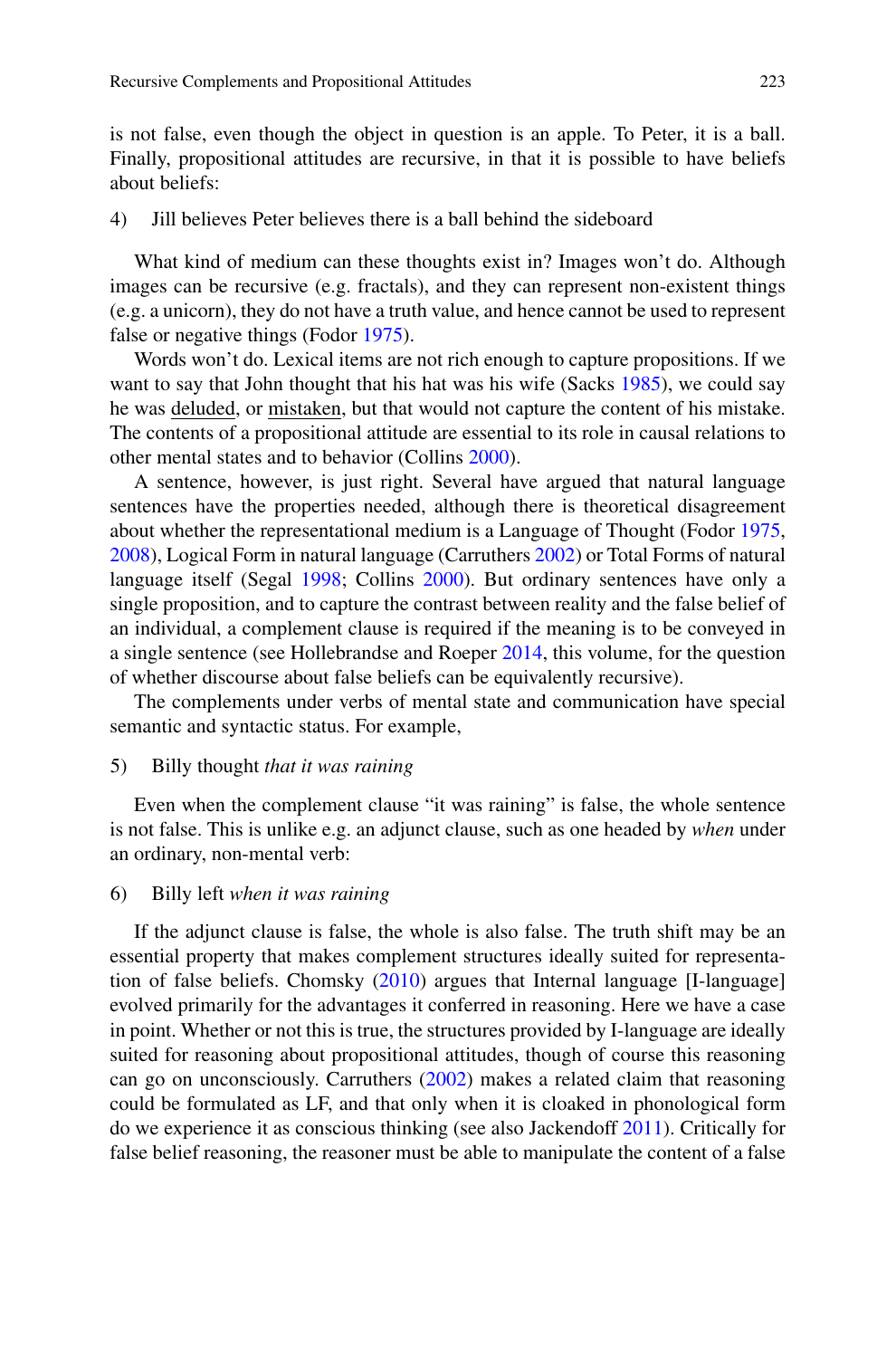proposition not *just as* false but also as causally related to the intentions and goals of the holder of the propositional attitude. For example,

7) If Billy thinks that it is raining Then Billy will put up his umbrella/cancel the barbecue/put on galoshes

If the person had no way to hold that representation, but instead dismissed the proposition "it was raining" as false, that person would be unable to either predict or explain Billy's behavior.

## **3 Developmental Data**

Recursion is said to be a fundamental feature of human language (Hauser et al. [2002\)](#page-21-3), and complements are also claimed to be universal by some linguists (Wierzbicka [1996\)](#page-22-1), though this is now in contention (Everett [2008;](#page-20-4) Sauerland and Trotzke [2011\)](#page-22-2). In principle, Universal Grammar? should provide recursion as a fundamental. In actuality, the forms in E-language develop over the preschool years, both in production and comprehension. This could be because not every language has recursion of every constituent type (Hollebrandse and Roeper [2014,](#page-21-1) this volume), so a child must proceed with caution. Or it may be that embedded structures exceed the performance capacities of young children.

When do children get complements on the special class of communication and mental verbs? Production data suggest that children start producing the forms between age 2 and 3 years (Bartsch and Wellman [1995\)](#page-19-1). However, the sentences are often not false complements, but are more like "opinion markers", or evaluatives (see also Diessel and Tomasello [2001\)](#page-20-5), and most often self-referent rather than referring to others' states of mind:

8)

- \*CHI: what he xxx name  $#$  I [ $/$ ] I think ?
- \*CHI: I going make a trailer # I think
- \*CHI: I think I will use dis [: this] color
- \*CHI: I think you have sugar
- \*CHI: I think I will

In work on wh-questions, de Villiers (de Villiers [1995\)](#page-20-6) had explored how children answer two-clause questions that require long distance movement:

9) What did the girl say was in her cereal t?

These questions were initially just "control" questions for our work on barrier effects on long distance movement (de Villiers et al. [1990\)](#page-20-7). However, we realized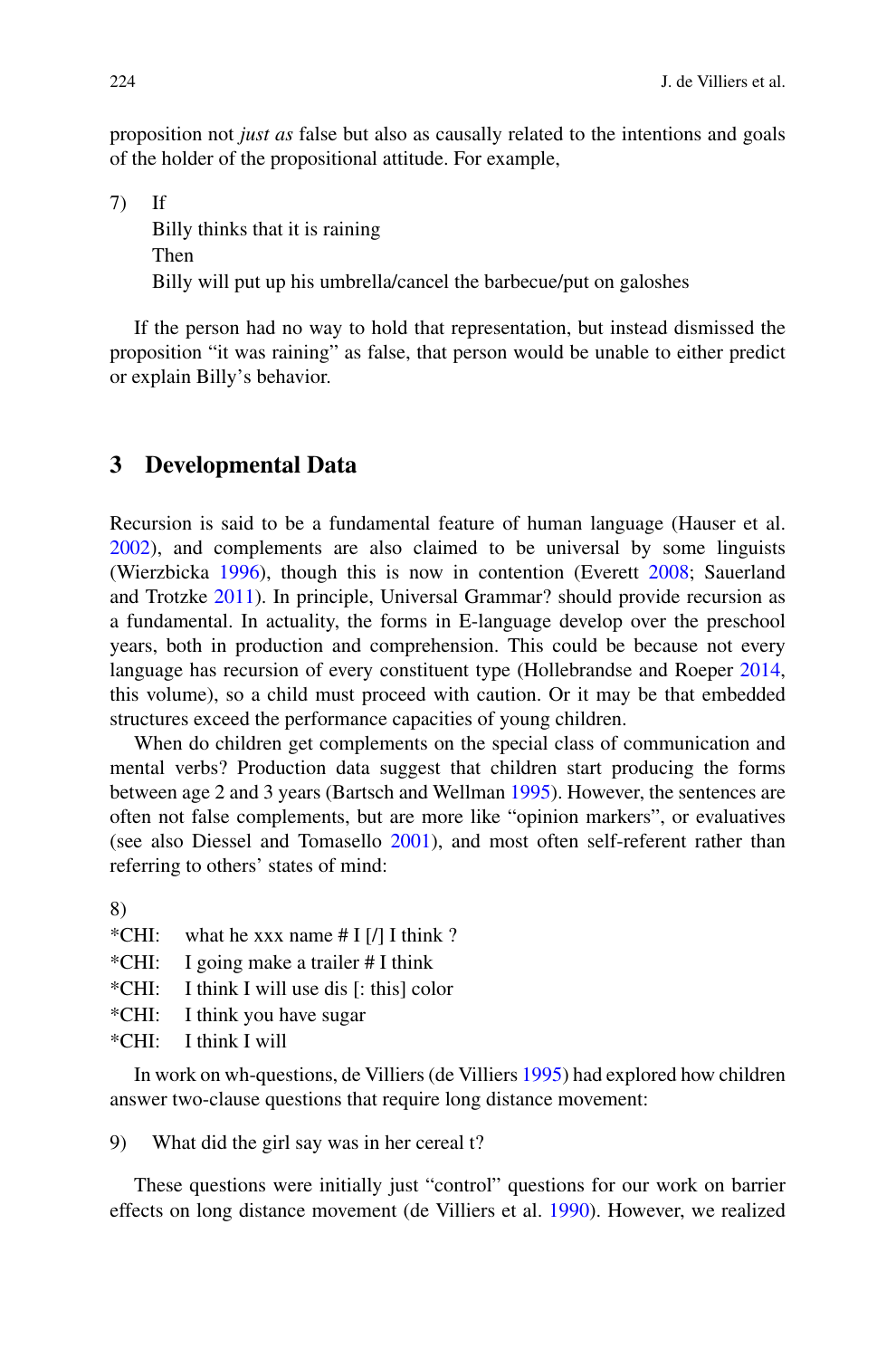that the children showed significant developmental growth in how they responded to these questions, too. Critically, we introduced stories in which the person said something false, because we needed to see if the trace of the wh-question was under the scope of both verbs:

10) The girl thought there was a bug in her cereal But it was really a raisin What did the girl say [there was t in her cereal]?

To get the right answer to the wh-question entails knowing that the clause is embedded, that is, that the wh-trace is embedded under the scope of BOTH verbs. In fact, children younger than about 4 years do not do this, but answer as if the trace was only connected to the second clause:

11) The girl thought there was a bug in her cereal But it was really a raisin What did the girl say [there was t in her cereal]? Adults, 4-year-olds say "a spider" Children below about 3.10 answer: raisin [What] was in her cereal?  $=$  raisin

At first we thought the children's errors might be due to a recency effect, so we turned the stories around, but the same errors occurred (de Villiers [1999\)](#page-20-8). Then we entertained the obvious possibility that the young children did not understand Theory of Mind yet. Perhaps they needed to pass false belief tasks before they could answer the questions correctly.

In fact, the reverse seems to be true. Children pass these tests of complementation *before* they can do standard Theory of Mind tasks. The **contingency** between the tasks has been shown for:

- A) Preschool-aged typically developing children (de Villiers and Pyers [2002;](#page-20-9) de Villiers [2005a,](#page-20-10) [b;](#page-20-11) Milligan et al. [2007\)](#page-21-4)
- B) Oral and Signing Deaf children, whether language delayed or not (de Villiers and de Villiers [2003;](#page-20-12) de Villiers [2005a,](#page-20-10) [b;](#page-20-11) Schick et al. [2007\)](#page-22-3)
- C) Children with language delays (LI) (de Villiers et al. [2003\)](#page-20-13)
- D) High functioning children with autism (Tager-Flusberg and Joseph [2005\)](#page-22-4)
- E) Bilingual Spanish-English children (Hobbs et al. [in preparation\)](#page-21-5)
- F) Training studies (Hale and Tager-Flusberg [2003;](#page-20-14) Lohmann and Tomasello [2003\)](#page-21-6)

It is necessary to emphasize the results with deaf children in particular. We found no delay in the development of false belief understanding in children who were native learners of American Sign Language, but serious delays in children who were learning English as their first language and thus quite delayed in their grammars. These children are bright, sociable and adept at learning, so one might expect that if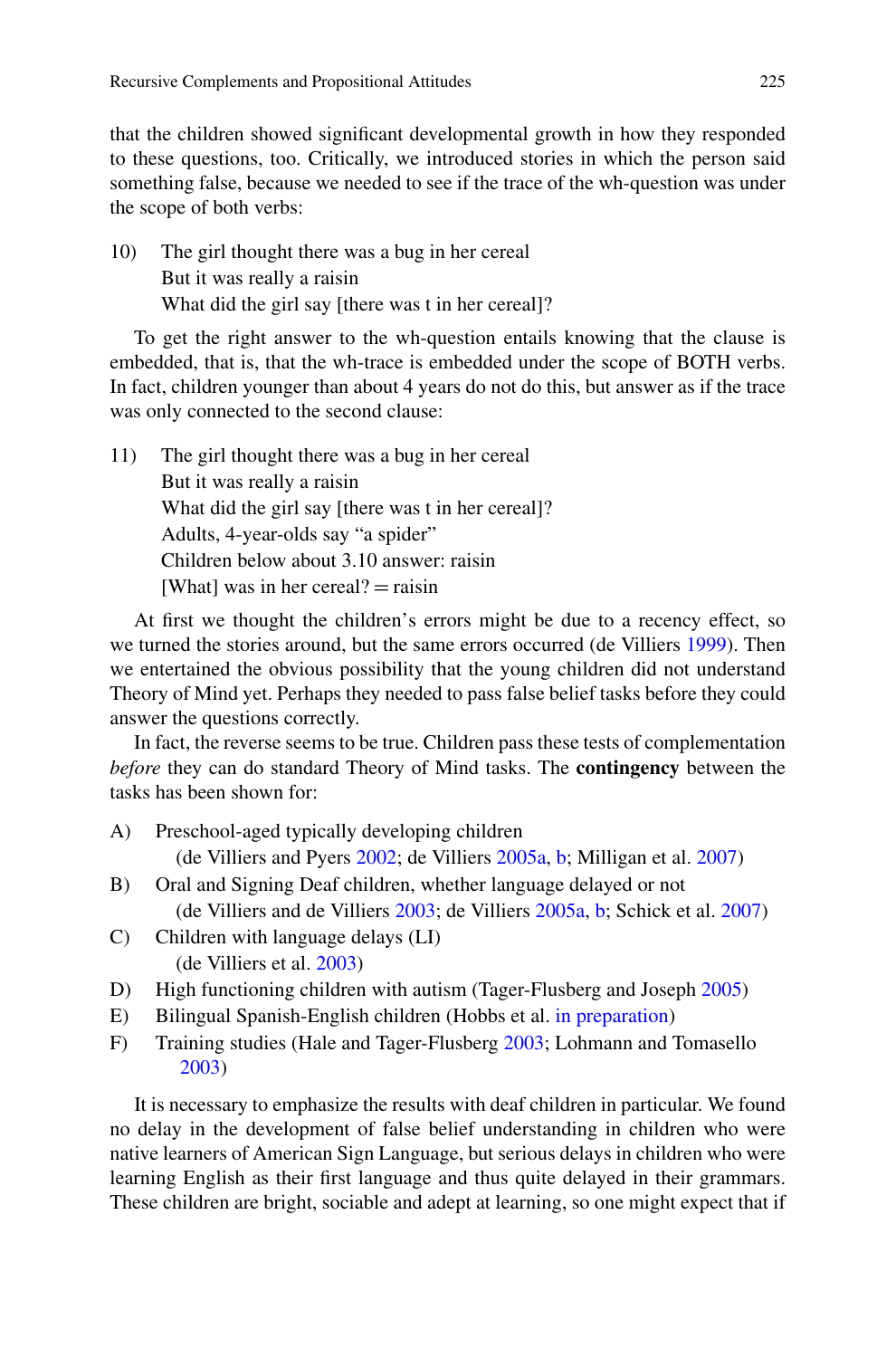there were an alternative way to represent others' beliefs (say by imagery, or acute attention to eyegaze cues) they might spontaneously invent it, but they did not. These findings are even more dramatic in the work of Jennie Pyers on the first cohort of Nicaraguan signers, whose pidgin Sign was apparently insufficient even as young adults for representing mental state language (Pyers and Senghas [2009\)](#page-21-7).

A natural conclusion is that mastery of false beliefs rests on this aspect of language: children need the structures to represent false beliefs. This conclusion has been hotly disputed by other researchers who posit a role for language other than the representational one that we defend here (Woolfe et al. [2002;](#page-22-5) Nelson [2005;](#page-21-8) Harris [2005;](#page-21-9) Ruffman et al. [2003\)](#page-21-10), for example, arguing that language is the medium by which we learn about the cultural theory of mind. It is also dismissed by infancy researchers who find evidence of some sensitivity to others' belief states using eye-gaze measures long before infants have any capacity for complex sentence representation (Onishi and Baillargeon [2005;](#page-21-11) Doherty [2006;](#page-20-15) Southgate et al. [2007\)](#page-22-6). For analyses of these and other objections see de Villiers [\(2005a,](#page-20-10) [b,](#page-20-11) [2009;](#page-20-16) Perner and Ruffman [2005;](#page-21-12) Hutto [2008;](#page-21-13) Low [2010;](#page-21-14) Apperly [2011\)](#page-19-2). We proceed under the assumption that for false belief tasks that entail a *decision*, which may or may not be the only tasks that require representation, the evidence is strong for linguistic complementation being a powerful predictor.

We have argued that sentential complements provide the structure needed to represent the false beliefs of others, because they can embed false propositions. But questions remain about what children know when they answer a question such as 9) correctly. What kind of failure is it when children answer the question with respect only to the lower clause? In recent work (de Villiers et al. [2011,](#page-20-17) [2012;](#page-20-18) de Villiers [2009\)](#page-20-16) de Villiers and Roeper have argued that children may obey an idealization suggested by Chomsky [\(2005\)](#page-19-3) as an outcome of the Strong Minimalist thesis, that Phases should be shipped off to interpretation one Phase at a time. As a consequence, children may commit a premature semantic closure of the lower clause, a closure that is suspended in adult grammar to allow long distance wh-movement in circumscribed cases like complements. Importantly, it is tensed clauses that provide the occasion for this premature interpretation, not infinitives. The presence of tense is associated with an assertion, a proposition, therefore having a truth value:

Hypothesis 1: Mastery of a sentence with a false tensed complement clause is requisite for representing false beliefs.

#### **4 When Is Embedding Recursion?**

Complements under mental and communication verbs are also recursive, so can be used to report second, third, nth-level propositional attitude reports. The further question arises, do children in fact recognize at the first stage that the complement is recursive? Is embedding one complement enough to signal to the child that it is 'recursive'? Roeper [\(2007\)](#page-21-15) and Hollebrandse and Roeper [\(2007\)](#page-21-16) argue that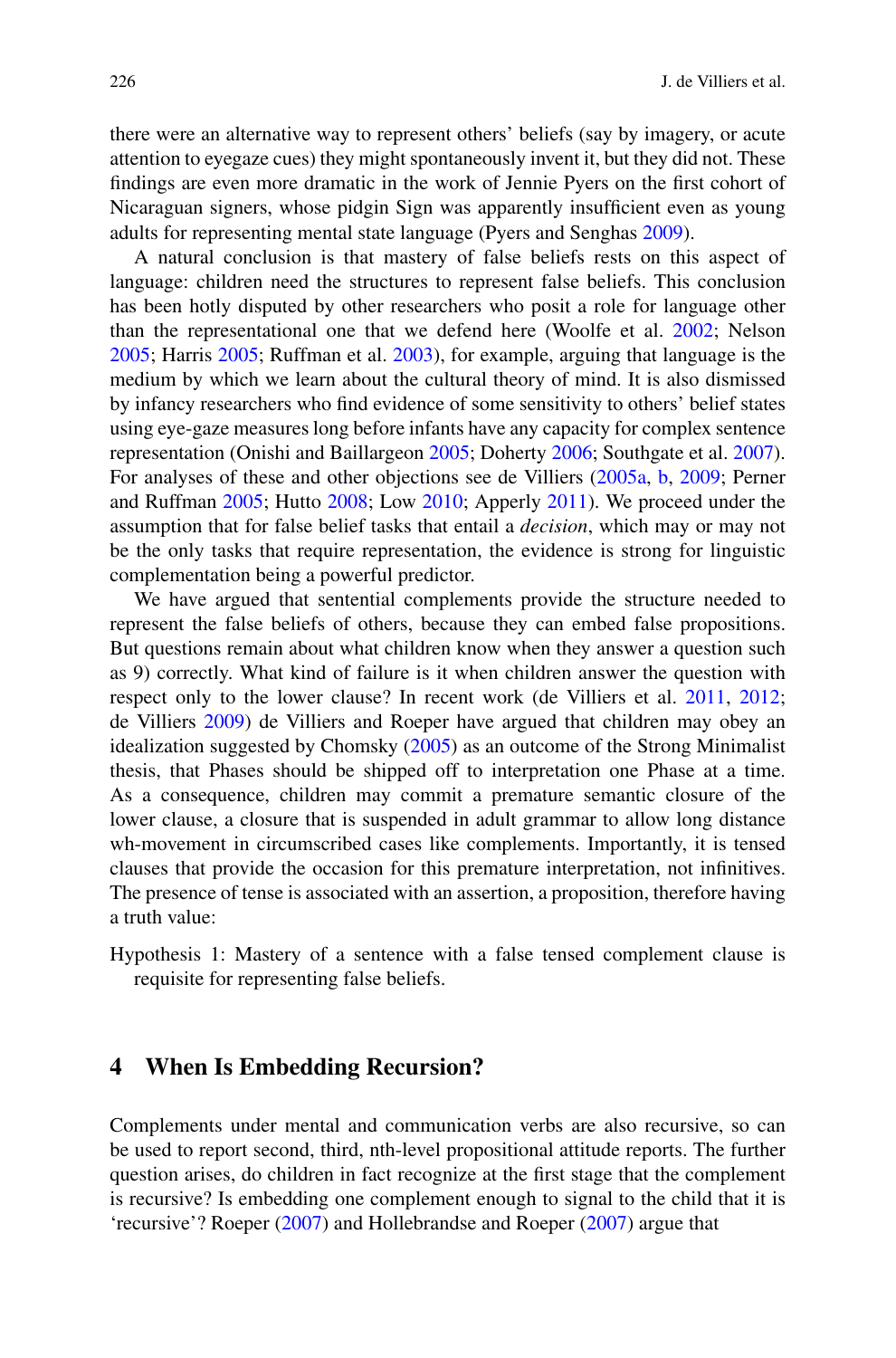- a) True recursion is infinite
- b) Languages vary in which elements they allow to be recursive
- c) Languages that disallow true recursion for some element may nevertheless allow one embedding. For example:

Compounds in French: only ones are two nouns, and not free but idiomatic Possessives with 's in German: only one allowed

Serial verbs in English: "come get" but not "come get eat"

The implication of their work is that being able to embed one complement does not necessarily mean that the language has recursion of complements, if the rule extends to all such cases.

If Roeper is right, then children may be conservative, that is, perhaps only evidence from *two* embedding complements may provide the trigger that they are recursive in English. These data are likely to be quite rare in the input. Alternatively, perhaps sentential recursion is universal, in which case the child may not be conservative and may generalize immediately. A third possibility is that recursion of complements may be universal but lexically restricted, either by type of verb or by type of complementizer, and children are conservative until the lexical properties are established. Therefore we need to ask, is recursive complementation available to English speaking children as soon as they get complements? Roeper and Hollebrandse would argue that recursion is not automatically triggered – for complements in particular – by mastery of one level of embedding.

Empirical data are thin when it comes to recursive complementation, and vanishingly rare in spontaneous speech of children and their caregivers. Several studies were designed to see when children could handle such structures in comprehension. Notice that mastery of the false complement structure can occur some months before mastery of the false belief task (de Villiers and Pyers [2002\)](#page-20-9). Perhaps a more proximate cause of the change is establishing that complements are recursive. It might be that *recursion* is the key to really understanding and representing false beliefs at all. In other words, only when a child gets *recursive* complements does she have the structures for reasoning about others' false beliefs:

Hypothesis 2: Recursive complements are needed for level 1 false belief understanding

However, there is another alternative. It is of theoretical interest to ask whether there is any systematic relationship between mastery of recursive complements and mastery of recursive propositional attitudes. Roeper [\(2007\)](#page-21-15) has proposed that the child may not in fact have recursion of either sentences OR propositional attitudes when they pass first order complements and first order false beliefs at age 4. Perhaps true recursion is later for both. One complement may be less clear in structure, but two complements may prove to the child that the form is recursive.

In addition, several theorists of Theory of Mind have criticized the standard false belief tasks as too low-level to really capture the knowledge of propositional attitude reasoning that adults have (Dennett [1987;](#page-20-19) Hutto [2008\)](#page-21-13). That is, there are arguments on the other side about first order intentionality or propositional attitudes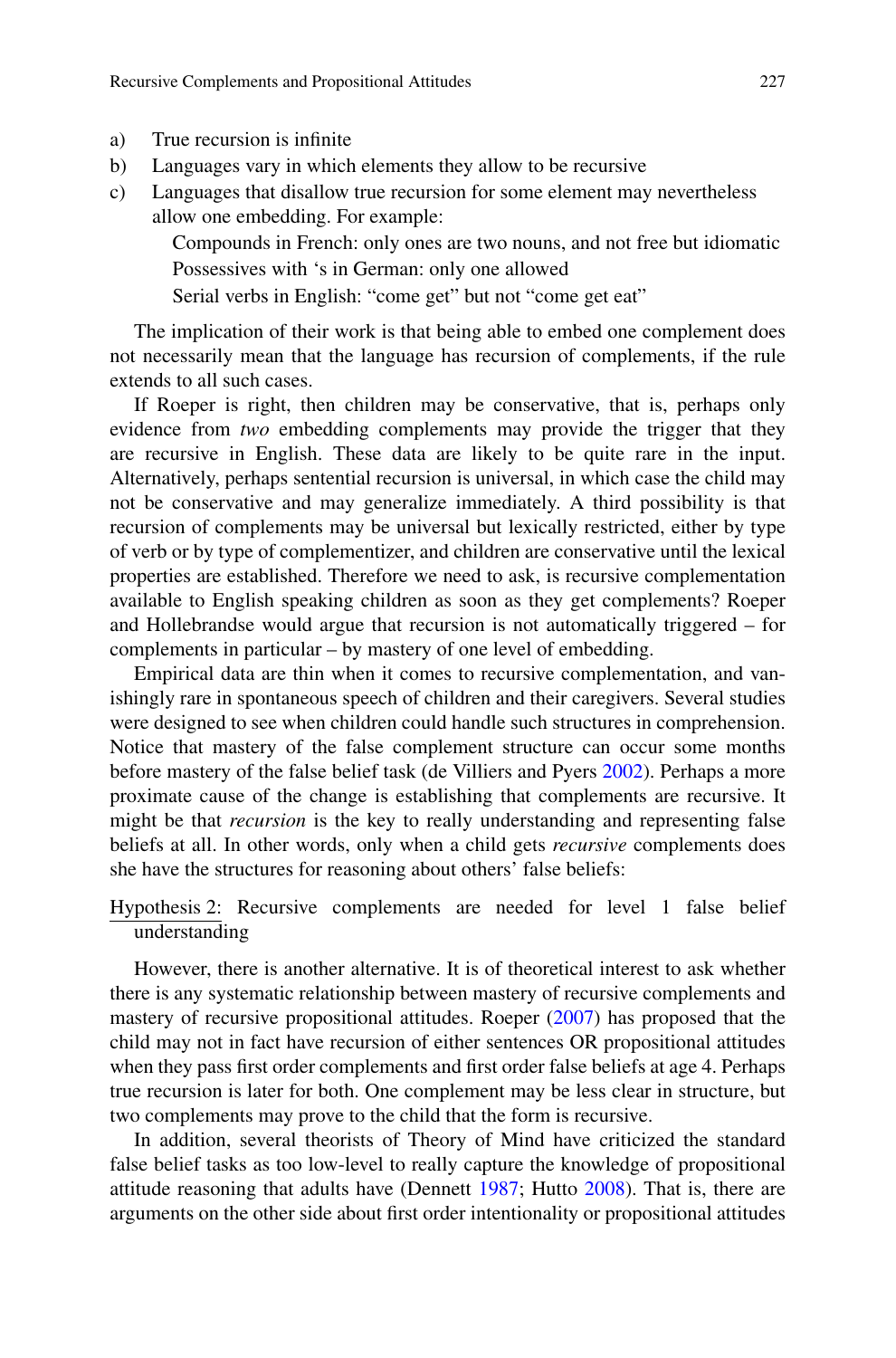(Dennett [1987\)](#page-20-19) being different in kind from second order and up. Essentially, first order intentionality may not require propositional-level contents, but may be reflected in the reading of a behavioral disposition (the "killjoy" hypothesis in Dennett [1987\)](#page-20-19). Imagine a 17-month-old human, watching a person fail to notice a change in the hiding place of an object. When the infant then expects the character to go to the place founded on their false belief/ignorance, this has been interpreted as false belief understanding, as if the infant had the representation "Jack thinks it's in the red box" and that fed their eyegaze direction. But it could also be an expectation based on intention understanding, such as expecting Jack to continue to have the behavioral direction he had before. Developmental psychologists are hard at work to distinguish the two alternatives empirically (Dienes and Perner [2002;](#page-20-20) Baillargeon et al. [2010;](#page-19-4) Perner [2010;](#page-21-17) Low [2010\)](#page-21-14). It may be that the child can understand a situation by developing some mnemonic, or behavioral expectation, based on a rule simpler than a propositional attitude ascription. Infants seem to be doing just this as long as they do not have to make a decision: if they have to act on the information, then it appears that language competence becomes entailed. In this latter case, it is very difficult to tease apart what role language plays. Language could be serving as a tool, providing a more effective mnemonic on a mental notepad. For example, language might assist in the control processes necessary to select a response (Jacques and Zelazo [2005\)](#page-21-18), or it could serve as a way of keeping track of abstract relations (Loewenstein and Gentner [2005\)](#page-21-19) Or, it could be the critical representational medium (de Villiers [2005a,](#page-20-10) [b\)](#page-20-11).

However, consider second order intentionality, as expressed in:

"Jack thinks Jill thinks it's in the red box".

At this point, simple heuristics such as following eyegaze or keeping track of orientations seem very hard to track. Propositional attitude reasoning seems the most likely alternative: one has to have a way to represent the fact that the content of Jill's thought is not in itself the content of Jack's thought, and yet Jill as the holder of the belief in question, and the content of her belief, are under the scope of Jack's thinking. There is no clear alternative to the complex hierarchical structure: we have to know which agent has which belief and not confuse them. Philosophers such as Dennett [\(1987\)](#page-20-19) consider the breakthrough point in intentionality to be from first to second order. It is clear that human language has the rich kind of structure necessary for generating such a representation, for holding it in memory, comparing and contrasting the contents of beliefs, and so forth.

First then, it might then be argued that *true* understanding of both complements and false beliefs is established when each one can be shown to be recursive. In addition, recursive complements are a most suitable medium for representing recursive propositional attitudes. For that reason, Hypothesis 3 is a strong contender:

Hypothesis 3: *Recursive* complements are necessary for *recursive* (level 2+) false belief reasoning.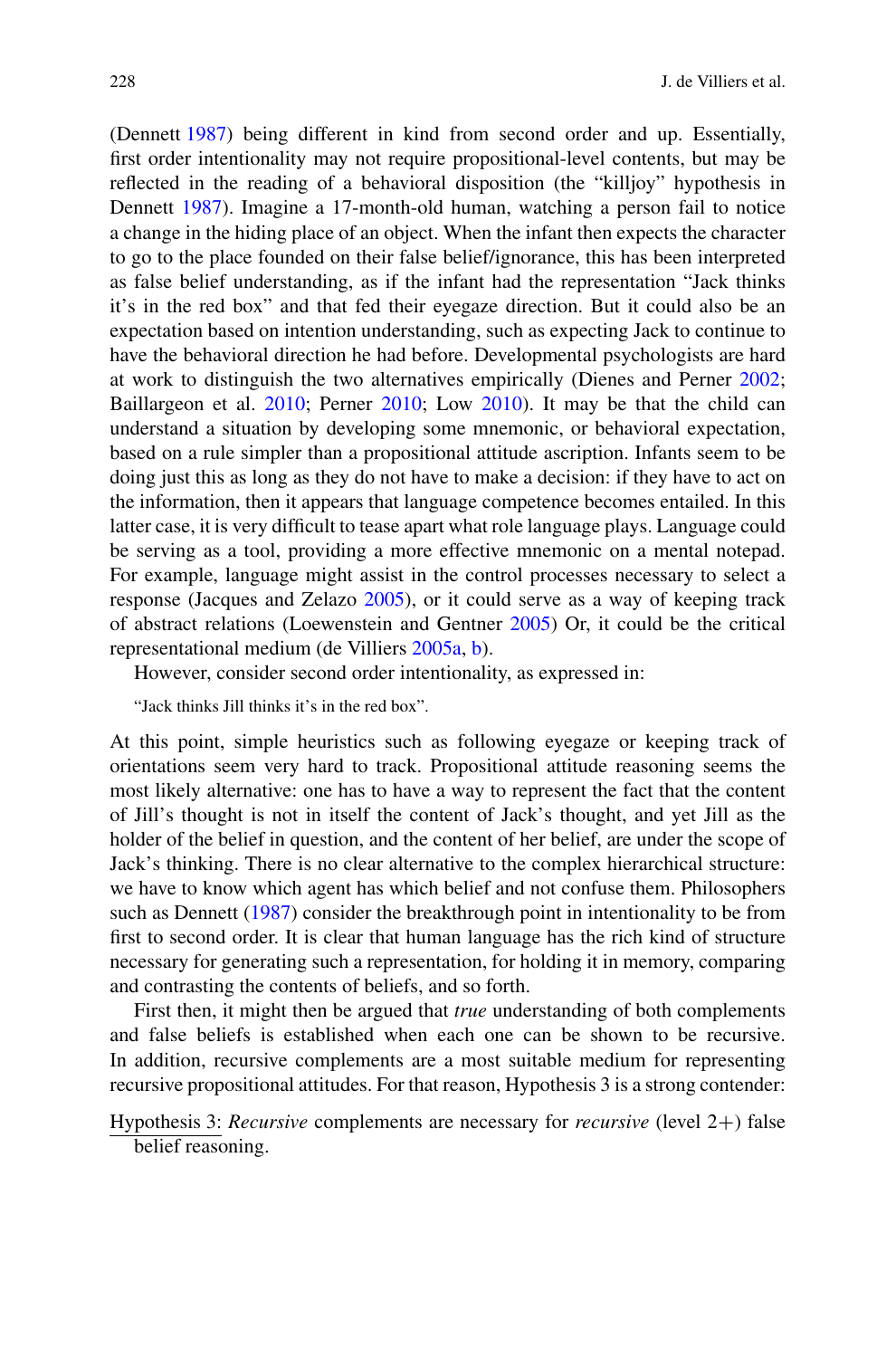One last consideration is necessary before we consider the evidence. Perhaps recursion is an incidental rather than significant feature of sentences such as:

"Jack thinks Jill thinks it's in the red box".

That is, what matters to its complexity is that the final clause is false, and therefore we need to monitor who believes that. In sentences with single complements, the falsity of the embedded proposition is a significant indicator that the clause is not an adjunct but an embedded form. Adjunct clauses (e.g. because, so, when) must have "true" as their truth value:

Jill thought that *because the lid was open.*

Extending this idea, the real trigger of *recursion* of complementation is the recognition that the complement is false.

Hypothesis 4: In order to recognize genuine complement recursion, children need truth-value contrasts between clauses.

# **5 Empirical Studies on Second-Order Recursion**

In our first study (Hollebrandse et al. [2006\)](#page-21-20) we tested whether second-order complements (i.e. recursion in the syntax) was a predictor of false belief reasoning. We tried to divorce recursion from falsity of the complements to see what was most important, testing the various Hypotheses 1–4.

Hypothesis 1: Mastery of a sentence with a false tensed complement clause is requisite for representing false beliefs.

Hypothesis 2: Recursive complements are needed for level 1 false belief understanding

Hypothesis 3: *Recursive* complements are necessary for *recursive* (level 2+) false belief reasoning.

Hypothesis 4: In order to recognize genuine complement recursion, children need truth-value contrasts between clauses.

We devised short stories in which different people spoke about what others said, and rather than varying truth value, we varied the likely *opinion* of different characters, to provide some pragmatic rationale for using recursive complements. For example, Fig. [1](#page-10-0) provides the picture for a short story:

12) Billy is talking to Jane. Mom is cleaning up Billy tells Jane that Mom said that comic books are stupid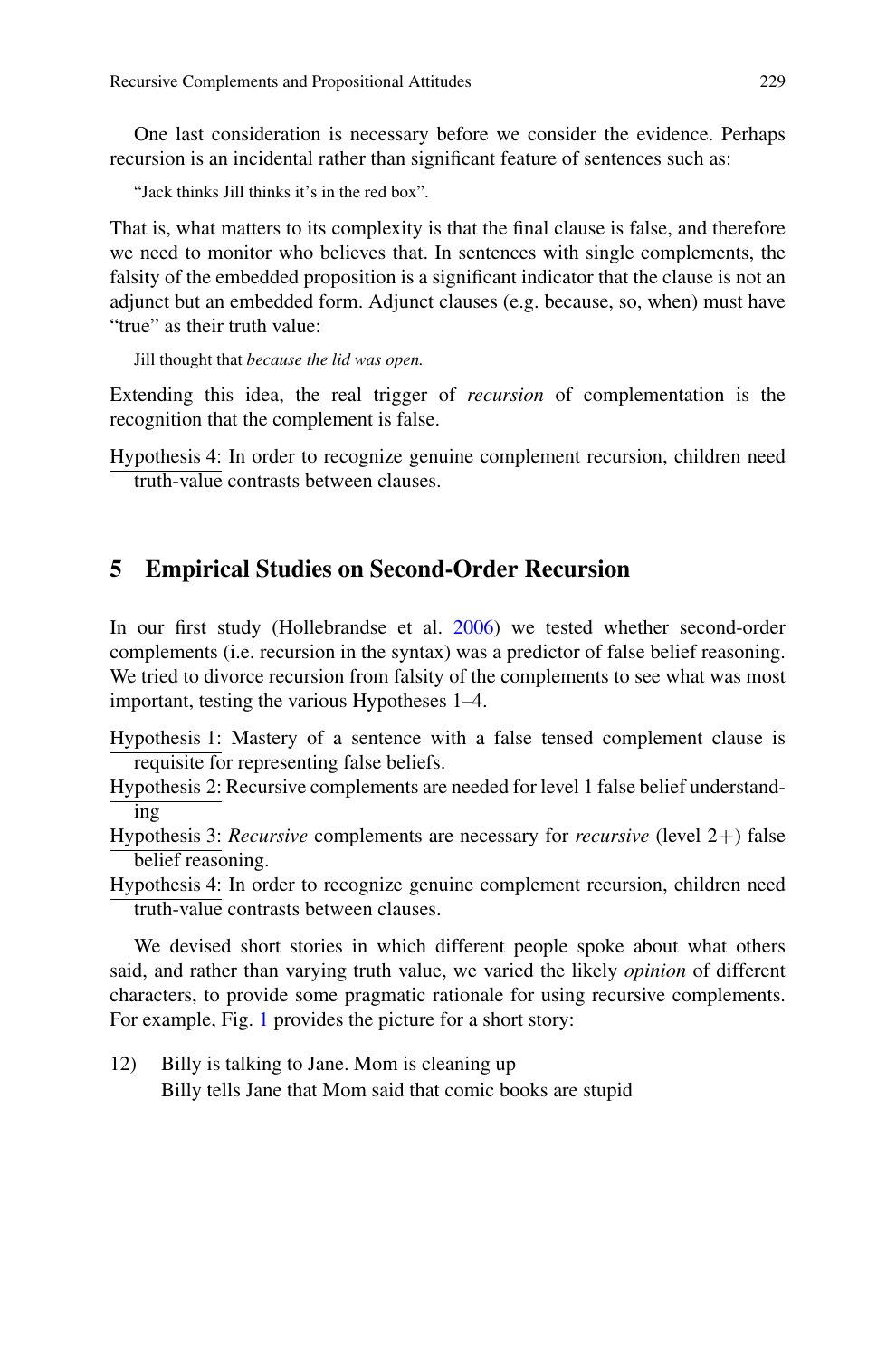

<span id="page-10-0"></span>**Fig. 1** A sample picture from the second order complements about attitudes task (Hollebrandse et al. [2008\)](#page-21-21) (Figure: author's own)

Just as in the first order complement task, we asked a wh-question to elicit an answer that would enable us to see if the child understood the embedding. We devised two different wh-questions because some adults told us that the first type of question was ambiguous:

#### **13) Type 1: What Question**

What did Billy tell Jane?

(Mom says that comic books are stupid/\*comic books are stupid)

#### **14) Type 2: Who Question**

Who said that comic books are stupid? (Mom/\*Billy)

The results show that only by about 8 years of age were children successful at answering the two kinds of questions (Hollebrandse et al. [2008\)](#page-21-21).

A mistake that children commonly made was to answer with *first* order instead of second order: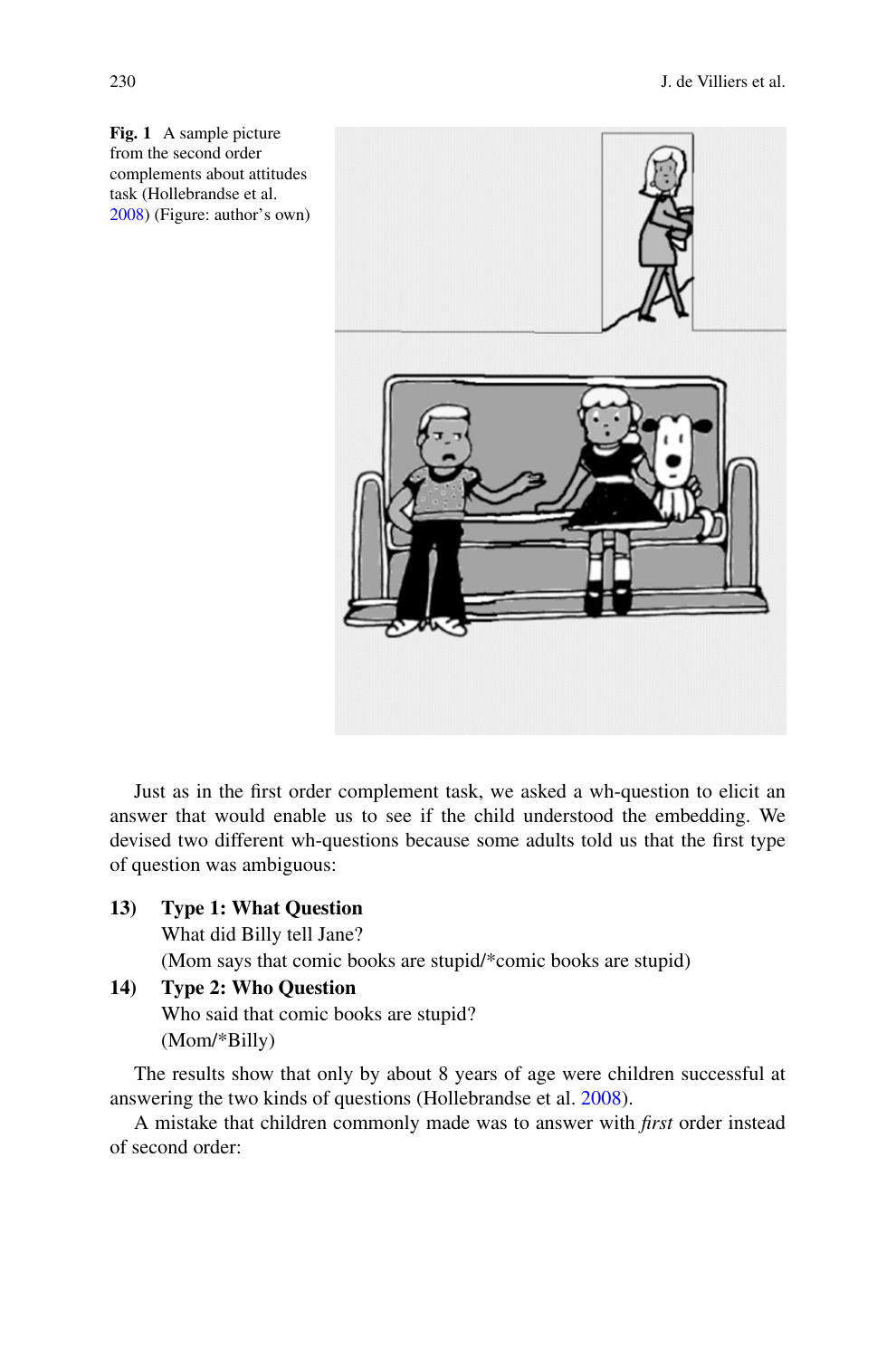

<span id="page-11-0"></span>**Fig. 2** The bake sale second order belief task (Hollebrandse et al. [2008\)](#page-21-21) (Figure: author's own)

15) Billy tells Jane that Mom said that comic books are stupid What did Billy tell Jane? 2nd order: "Mom says comic books are stupid" First order: \* "Comic books are stupid"

It is very clear from this first finding that *Hypothesis 2 is not supported* by these facts. The children aged 5–6 years were well above the age at which first order explicit false belief tasks are passed. Therefore passing first order false belief tasks does not depend on mastery of second order, recursive complementation. Furthermore, second order complementation is difficult for children of this age even when falsehood is not a factor.

But is second order complementation necessary for second order false beliefs (Hypothesis 3)? Our second order false belief task followed the design of other such tasks in the literature (Perner and Wimmer [1985;](#page-21-22) Sullivan et al. [1994\)](#page-22-7) but we took care to distinguish the possible answers to zero order, first order and second order beliefs (Fig. [2\)](#page-11-0).

16) **Second Order False Belief scenario Bake Sale**

**Picture 1:** Sam and Maria are playing together and look out the window and see that the church is having a bake sale

**Picture 2:** Sam watches Maria grab her money and run out of the house and over to the church. "Ah ha," Sam says. "She's going to buy chocolate chip cookies, her favorite." And then Sam goes back to playing with his toys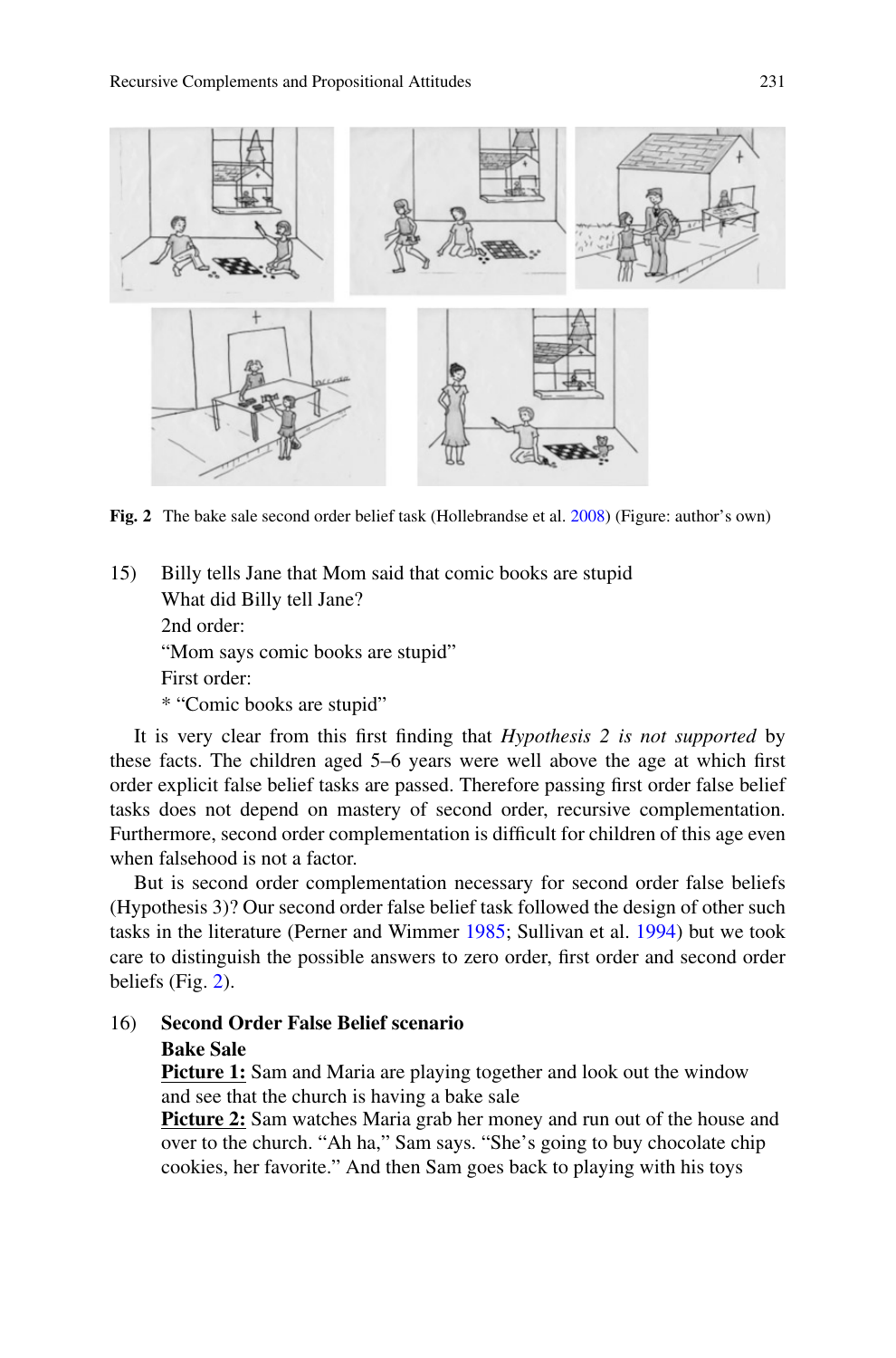**Picture 3:** On her way to the bake sale, Maria runs into the mailman and tells him, "I'm going to get a nice pumpkin pie for Grandma."

#### *Probe: Does Sam know that Maria is going to get a pumpkin pie?*

**Picture 4:** When Maria gets to the bake sale, she finds out that all they have are brownies. So she couldn't buy a pumpkin pie for her grandma, but buys a bunch of brownies to bring back to her family instead

#### *Probe: Does Sam know that she bought brownies?*

#### **1st order FB: What did Maria think (she) was (going to buy) at the bake sale?**

**Picture 5:** Back at the house, Mom comes in and says to Sam "I noticed that the church is having a bake sale." "Oh yes," Sam says. "Maria went there." Then Mom asks, "oh, what does Maria think they're selling at the bake sale?"

# **2nd order FB: What does Sam tell his mom? Why does he tell her that?**

What is required to answer correctly? The stories do not use second-order complements, so the task does not entail processing second order language. The child must instead make the connection across the discourse in order to answer. The steps are something like this:

17) "Ah ha," Sam says. "She's going to buy chocolate chip cookies, her favorite."

 $\rightarrow$  Sam thinks Maria wants to buy chocolate chip cookies

 $\rightarrow$  Sam thinks that Maria thinks they are selling chocolate chip cookies

 $\rightarrow$  What does Sam tell his Mom?

In other words, they must *represent* the second order belief:

**Sam thinks [that Maria thinks [they are selling x]]**

Hollebrandse et al. [\(2008\)](#page-21-21) tested eighteen 6-year-old children on the following tasks:

#### **i**. **Second order False Belief** (4 stories)

e.g. What does Sam tell his Mom? (chocolate chip cookies)

#### **ii**. **Second order Complements** (6 items)

e.g. What did Billy tell Jane? (His Mom said that comic books are stupid)

Notice in Figs. [3](#page-13-0) and [4](#page-13-1) that the children passed the first order false belief question within the second order task at 91 %. Since these same children mostly failed the second order "attitudinal" complements, understanding second order complements does not seem to be a prerequisite for first order FB understanding. In addition, we did not find that single complementation leads immediately to recursive complementation. There is at least a year or two between mastery of single complements with false propositions, and our second order "attitudinal" complements task. Second, and highly surprisingly, we found that the 6-year-old children were significantly **better** at 2nd order False Belief than at our 2nd order attitudinal complementation task. *This is contradictory to Hypothesis 3 that recursive complementation is needed to represent second order false beliefs.*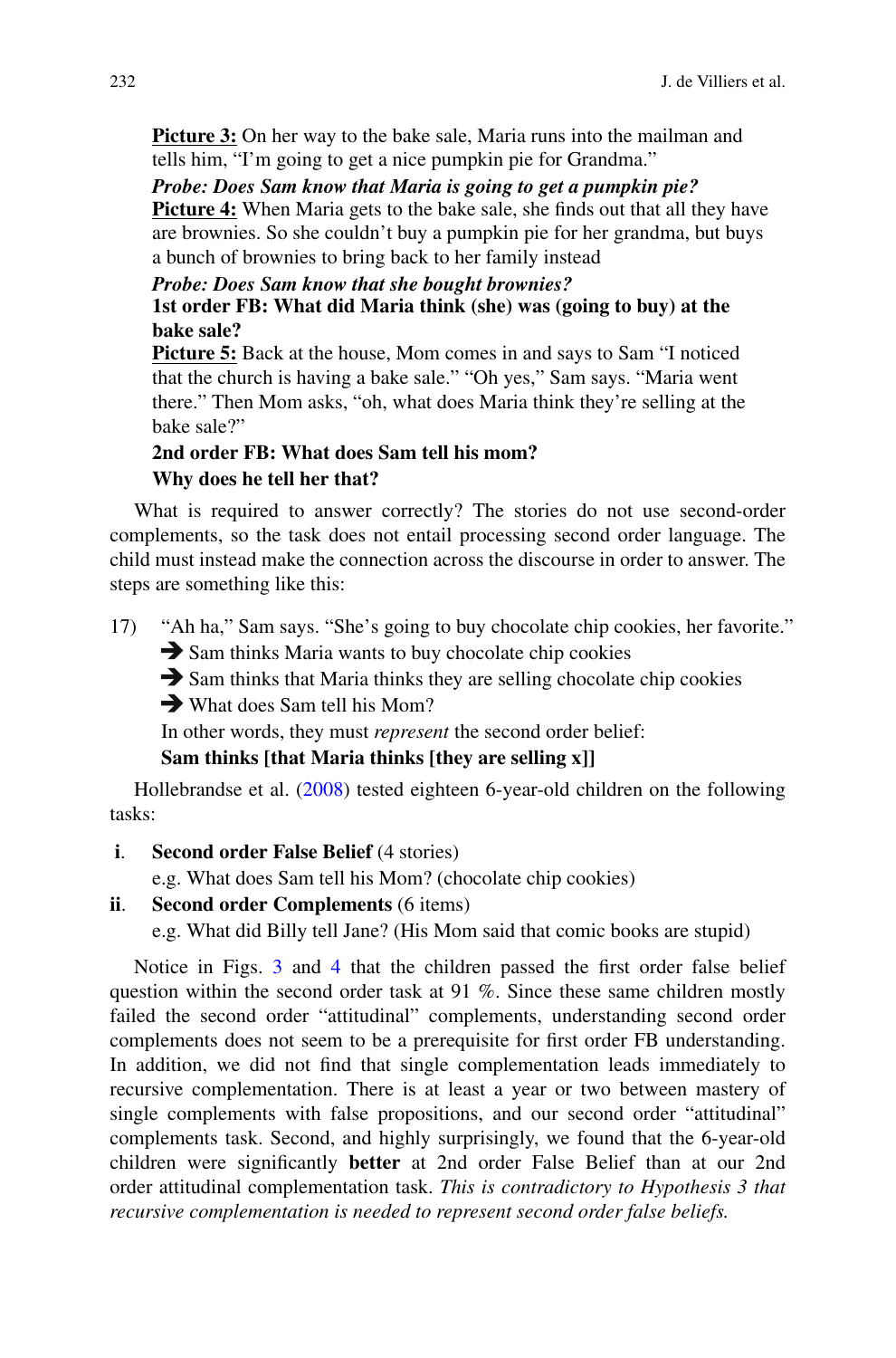

<span id="page-13-0"></span>**Fig. 3** Data from Hollebrandse et al. [\(2008\)](#page-21-21) on understanding second order complements with attitudes (Figure: author's own)



<span id="page-13-1"></span>**Fig. 4** Data from Hollebrandse et al. [\(2008\)](#page-21-21) on understanding first and second order false beliefs (Figure: author's own)

Why is the second order attitudinal complementation task so hard? Some adults question our second order complementation task. Billy did "utter the words" that "comic books are stupid". Is this ambiguity the cause of the children's errors? A related explanation considers factivity: though *say* is not generally factive, a verb like *know* reveals the impact of factivity in the second verb:

- 18) Billy told Jane that Mom **said** that comic books are stupid
- 19) Billy told Jane that Mom **knows** that comic books are stupid

In 18), the factivity of the lower clause is inherited by the embedding clause, in that Billy could only say that Mom knows *p* if Billy also knew *p*. i.e. that Billy also knows that comic books are stupid. Suppose children (and some adults) consider "say" to have such inherited factive properties? In that case they might answer that Billy said that comic books are stupid, and our attempt to manipulate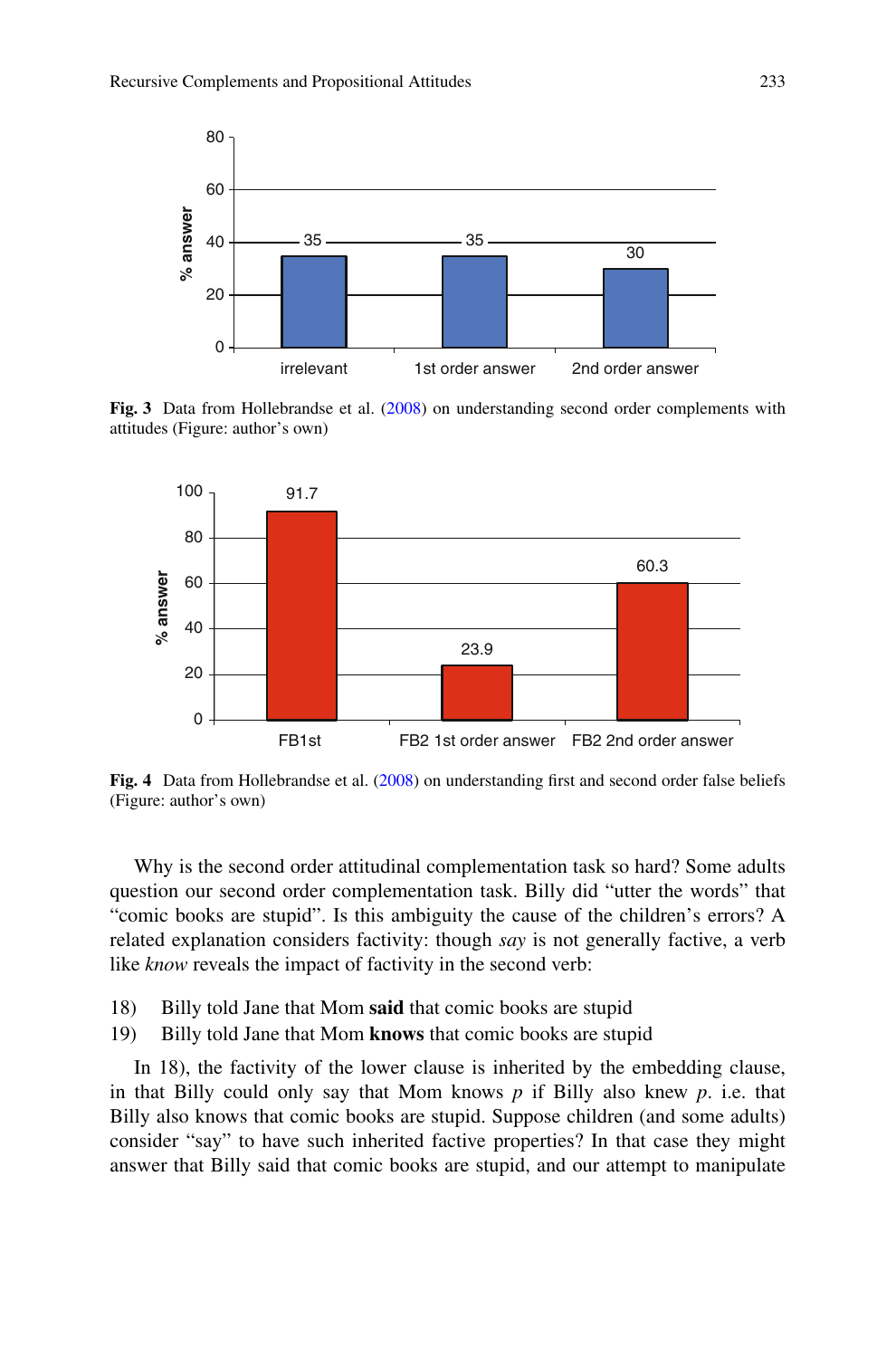attitude differences was ineffective. This raises a further possibility that ties in with Hypothesis 4 and brings recursion back into the picture:

*In order to recognize genuine complement recursion, children need truth-value contrasts between clauses.*

Suppose it is the case that the sentences we constructed for second order complementation were not sufficiently marked as recursive because the *truth value* was not contrastive.

20) Billy told Jane [that Mom said [that comic books are stupid]].

The second complement could be argued not to have a truth value: it is Mom's evaluation, and we could merely disagree. Just as in the first order case, where false complements permit false belief reasoning, perhaps genuine second-order complements that *mark mistakes/changes in truth value* are the real prerequisite for second-order belief reasoning.

21) Billy told Jane [that Mom said [that it was raining]]. (It's not.)

There is some evidence that evaluative verbs are (sometimes) not recursive. The English verb "to consider" is not recursive:

22) Billy considered Jane to consider comic books stupid

and the Dutch verb *vinden* (another evaluative) is non-recursive (Hollebrandse and Roeper [2014,](#page-21-1) this volume). Perhaps only truth contrasts guarantee recursivity of particular verbs. We need to test the relationship between second order complements that mark truth-value changes, and second order false belief tasks.

## **6 Some Preliminary Evidence**

The hypothesis is being subject to test on a large scale, serendipitously. As part of an intervention study exploring the effectiveness of an integrated preschool curriculum with a large sample of low-income children in Texas and Florida (de Villiers et al. [2009\)](#page-20-21), we designed language and theory of mind tests to be repeated at intervals throughout the age range 2.5–7 years. As a consequence of the need to test the older children, we developed extended false belief measures, using second order belief stories, and we also expanded on our complement comprehension measures so that they too were second order. This will allow us to test whether second order complements that entail truth-value changes predict second order false belief reasoning. However, at the moment we only have preliminary data as the longitudinal study is not completely analyzed.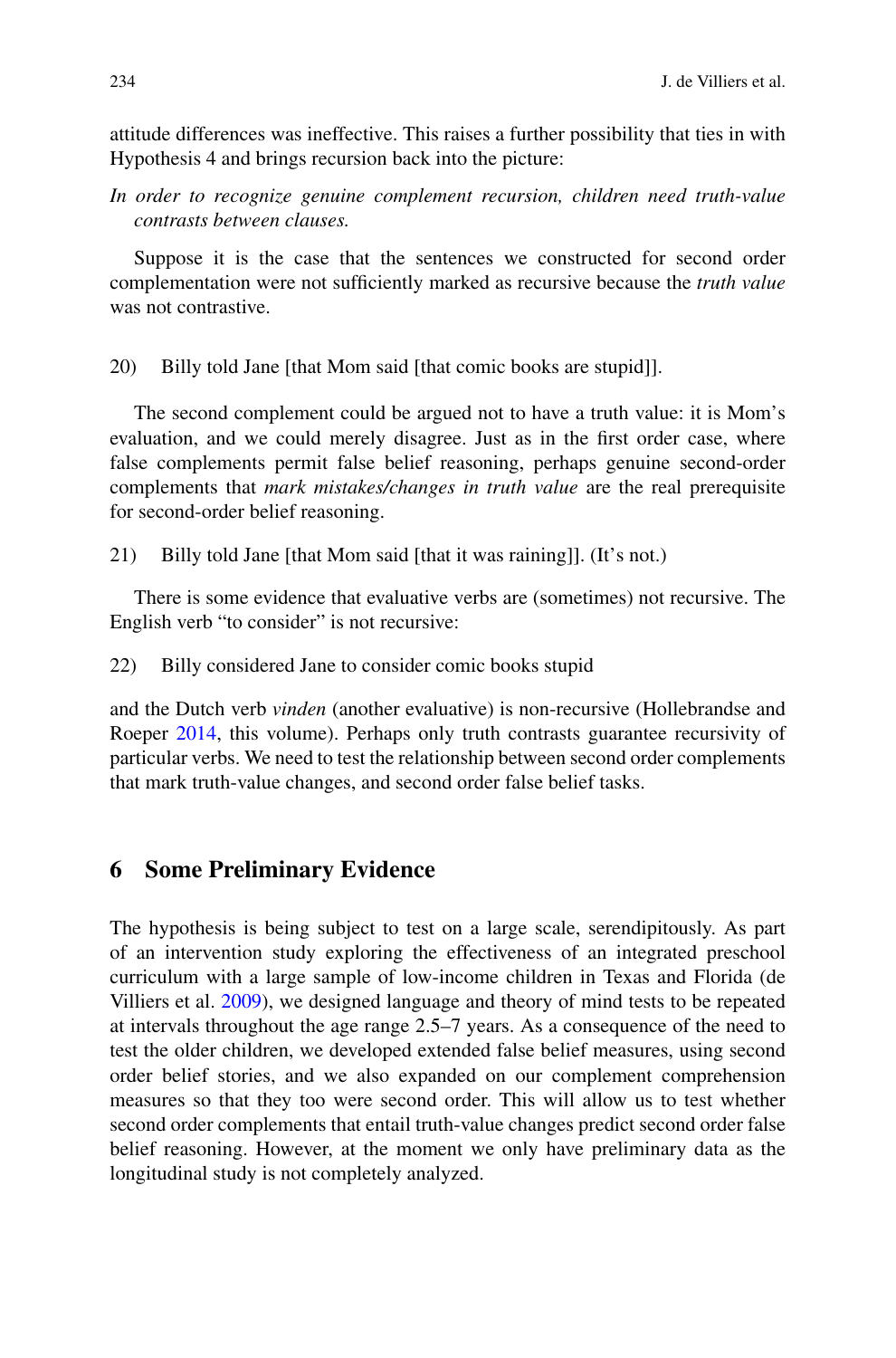

**Fig. 5** A sample series of pictures from the new second order complement comprehension task, contrasting truth value (Figure: author's own)

<span id="page-15-0"></span>At the time of writing we have data on 191 five- to six-year-olds in low-income preschools and daycares in Florida and Texas, being tested as part of a large NIHfunded study on curriculum intervention for school readiness. The children were assessed three times during the critical year of intervention, and then once a year later at follow-up. Ultimately we will have another year of follow-up data. These data are from the first follow-up testing, 1 year out of the program.

Here we only provide a brief report of the results of testing the children as the full results are still being compiled. In a large battery of cognitive, emotional and literacy/language assessments, the children all received the following tests relevant to the present questions:

- a) 1st order complements (de Villiers and Pyers [2002\)](#page-20-9)
- b) 1st order false belief (a nonverbal analog of the standard task, see Schick et al. [2007\)](#page-22-3)
- c) 2nd order false belief (Hollebrandse et al. [2008\)](#page-21-21)
- d) 2nd order complements (contrasting truth (Hollebrandse and Van Hout [2009\)](#page-21-23)

The latter task was devised to extend the single false complement task to second order, and goes as follows. Three pictures (Fig. [5\)](#page-15-0) are shown to illustrate a story (23), and then a wh-question (24) is asked to diagnose the complements as before:

23) The woman called the policeman and said that there was *a rat* in her backpack.

The policeman did not hear her very well and said,

"What? The woman said there's *a cat* in her backpack! No, it must be *a scarf*."

But look. It's just *a stuffed toy.*

24) What did the policeman say the woman said  $\frac{1}{2}$  was in her backpack?

First, consider the result in Fig. [6,](#page-16-0) demonstrating that the children have mastered first order complementation as indexed by the standard wh-question.

We checked whether we obtained the usual contingency between passing first order complementation and the nonverbal first order false belief, and the results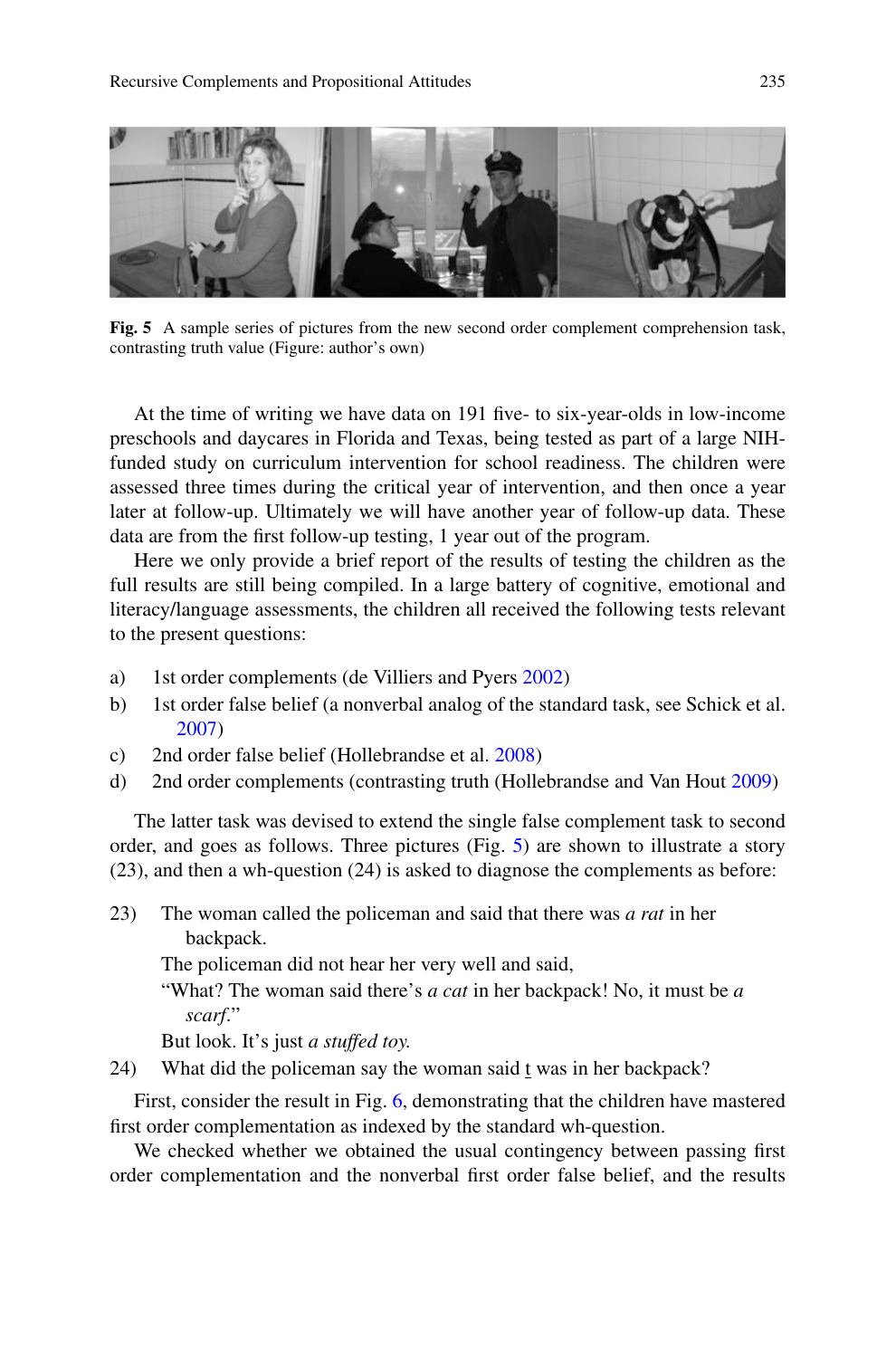

**Fig. 6** Evidence of passing first order belief in the longitudinal study (Figure: author's own)

<span id="page-16-1"></span>

| Contingency                                        |       | Number of complements correct |    |    |    |     |       |
|----------------------------------------------------|-------|-------------------------------|----|----|----|-----|-------|
|                                                    |       |                               |    |    |    |     | Total |
| Number of<br>nonverbal<br>false beliefs<br>correct |       |                               |    |    | 26 | 36  | 82    |
|                                                    |       |                               |    | 9  | 10 | 38  | 62    |
|                                                    |       |                               |    |    |    | 24  | 33    |
|                                                    |       |                               |    |    |    | 12  | 14    |
|                                                    | Total |                               | 13 | 18 | 43 | 110 | 19    |

<span id="page-16-0"></span>**Table 1** First order complementation and nonverbal first order false belief

are shown in Table [1.](#page-16-1) Passing the nonverbal false belief tasks is contingent on passing the complementation task, confirming previous results. As usual, we find an asymmetry: some children can pass first order complements but still not pass the first order false belief tasks.

What do the children do with the scenarios of second order complementation? The question was for example:

24) What did the policeman say the woman said was in her backpack?

The results so far indicate: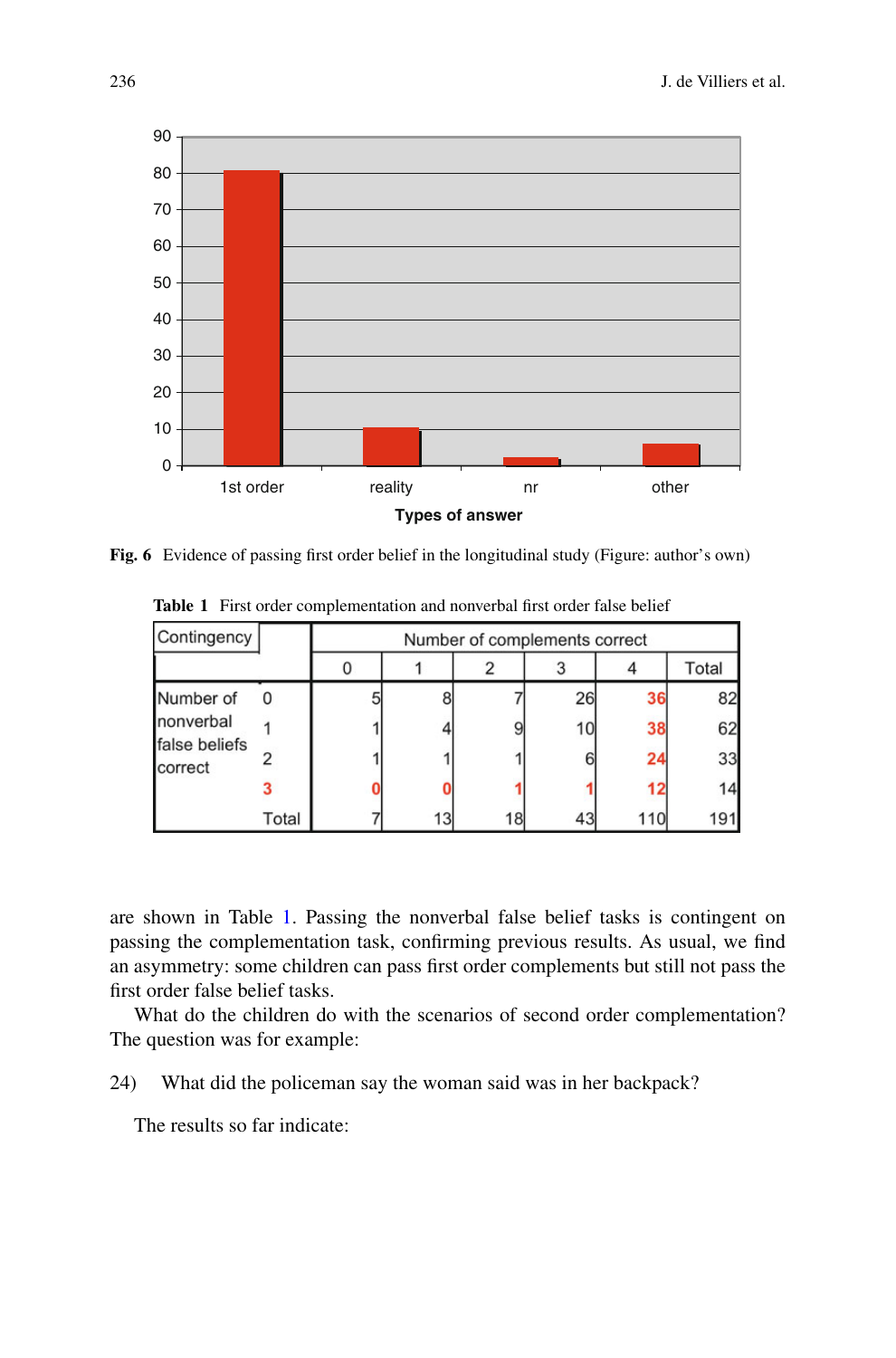



<span id="page-17-0"></span>**Fig. 7** Results on second order false beliefs comparing two different populations (Figure: author's own)

- 29  $%$  correct 2nd order  $=$  cat
- $26 \%$  1st order policeman = scarf
- **16 % 1st order woman**  $=$  **rat**

15 % reality  $=$  stuffed toy

The rate of second order answers, 29 %, is still outweighed by a preponderance of **first order answers (42 %)**. Nevertheless, there is a hint that the subjects are doing better on these second order complements than our earlier subjects did with the attitudinal complements. This larger group can be claimed to be at a less advanced stage of development than the sample of children tested previously; the largescale study is composed of low-income children from much more impoverished educational backgrounds than children in our previous work (e.g. in Hollebrandse et al. [2008\)](#page-21-21). The evidence comes from comparing the two participant groups on their performance on second order false beliefs in Fig. [7:](#page-17-0) clearly this second, larger, group is not as advanced as the previous groups of children in their theory of mind reasoning.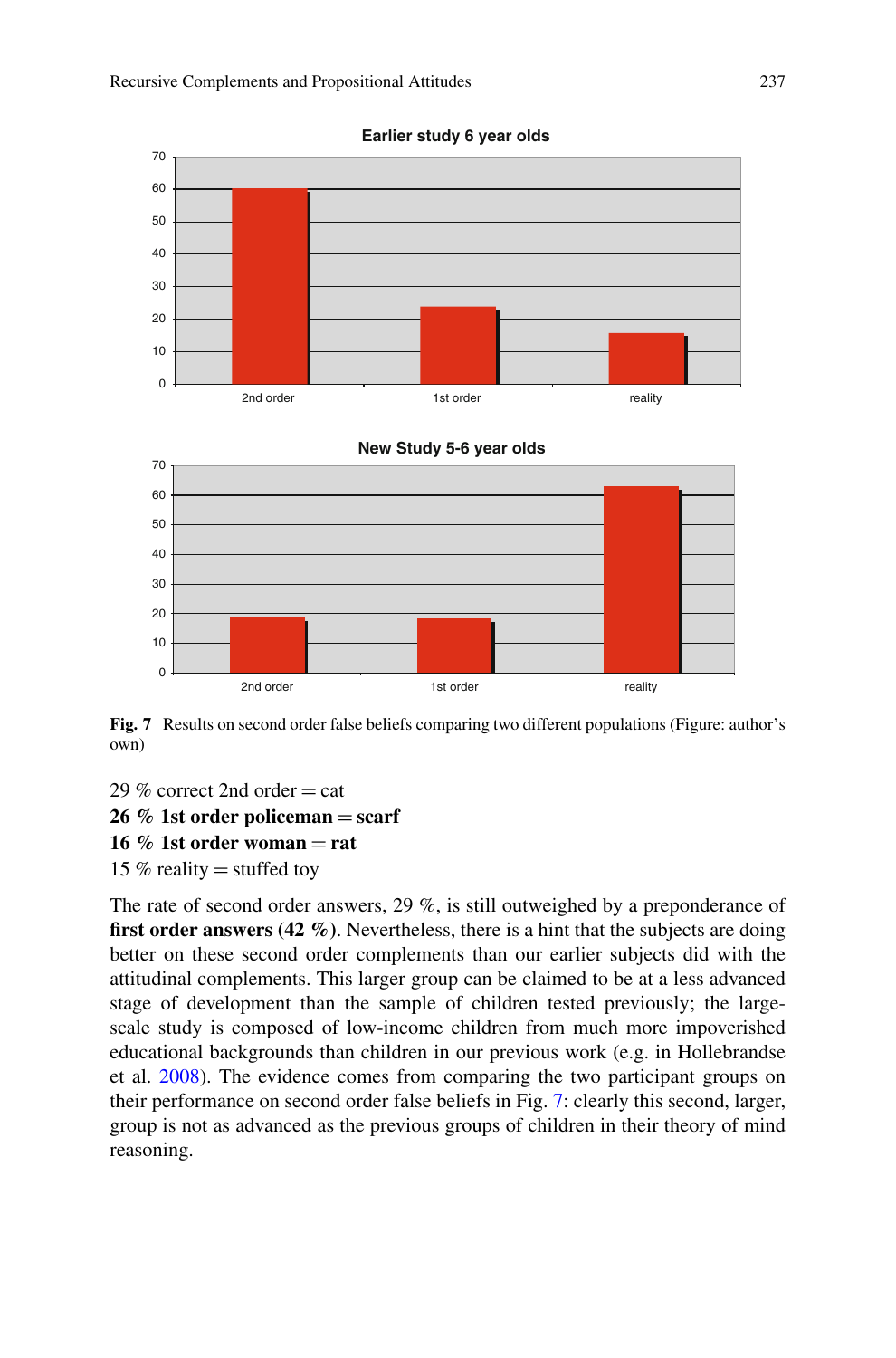Given that the present subjects are less advanced in development, then it is surprising that their performance on the second order *complements* is at least as good as the earlier group. The possibility must be raised that having truth-varying complements may improve performance relative to evaluative complements, but a new study in which both the stories and the participants are more closely matched would be necessary to test it.

The second question was whether the new group's performance on second order, truth varying complements was better than, or preceded, their performance on second order false beliefs. Comparing Figs. [6](#page-16-0) and [7,](#page-17-0) three comparisons make this point. We make the reasonable posit that on the second order task, second order answers are better than first order answers, and also that first order answers are more advanced than reality answers, even though they are wrong.

First, the percentage of success, that is, second order answers, is higher on the complements task than on the false belief task. Second, the number of first order answers is higher on the complement task than on the false belief task. And third, the number of reality answers is lower on the complements task than on the false belief task.

We suggest that mastery of recursive complements precedes mastery of recursive false beliefs, but are they prerequisite? It is clear that understanding second order truth-contrastive complements comes in before second order false belief reasoning. However there are as yet too few passers of second order false belief to be able to test Hypothesis 2 that recursive complements are prerequisite, as we would like to claim.

Why are second order complements needed for second order false belief reasoning? Remember that the stories do not use second-order complements: they are covert. The child must make the connection across the discourse in order to answer:

- 25) What does Maria think they are selling at the bake sale?
- 26) What does Sam tell his Mom?

We contend that the child must mentally represent the second order belief:

27) Sam thinks [that Maria thinks [they are selling chocolate chip cookies]]

Children at 5 or 6 cannot yet do this. Second-order complements are not yet securely represented (even with communication verbs) even when they are *overt*. Until they can handle them, indexed by our comprehension test, children will fail second-order false belief tests.

In another year, we will be able to trace whether there is a genuine contingency between passing second-order truth-contrastive complements and succeeding on second-order belief reasoning. All we can say at present is that success on complements is "leading the way".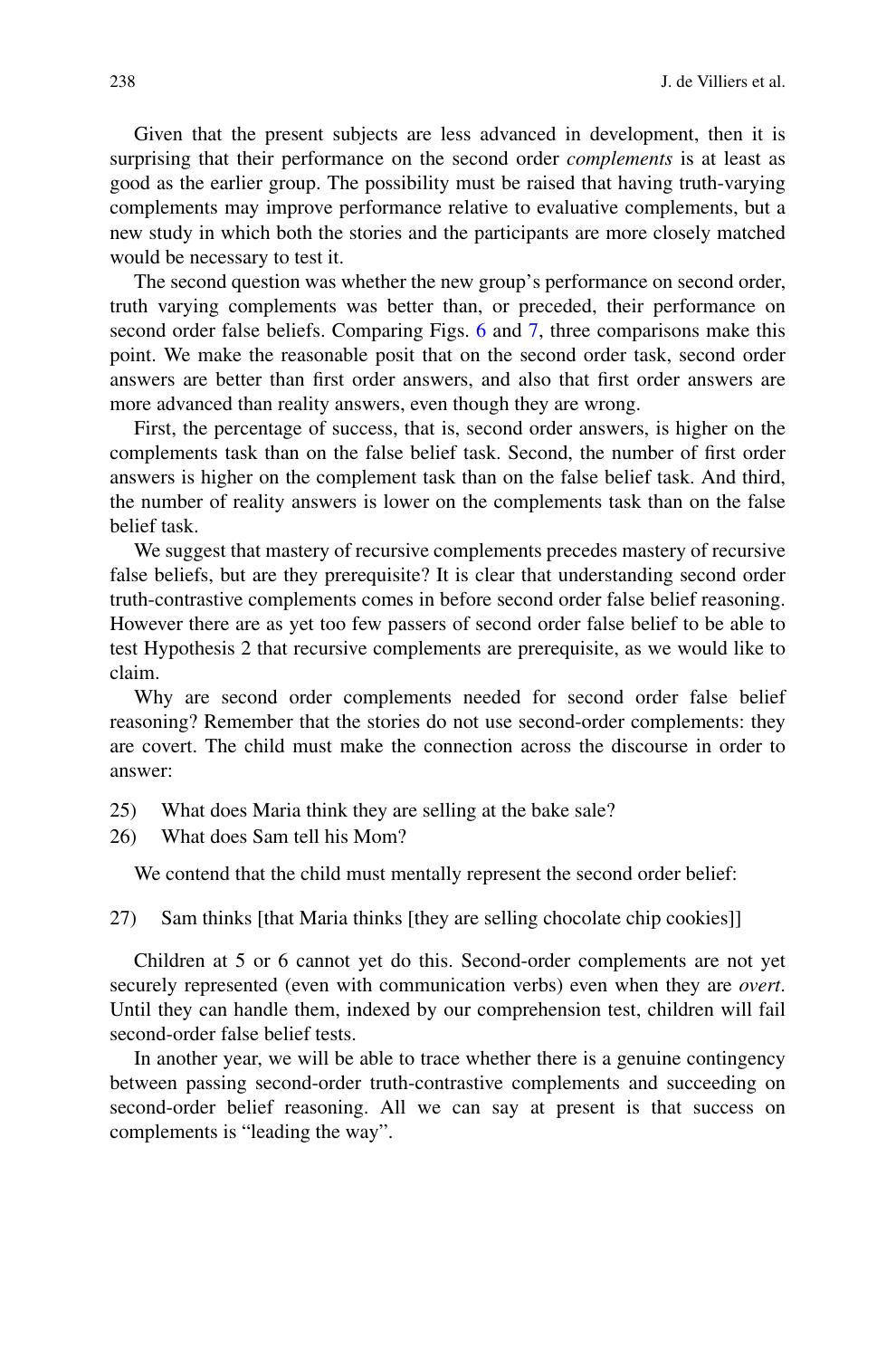# **7 Conclusion**

It is not recursion of complements per se that allows children to use them for representing first order false beliefs. Hypothesis 4 finds support:

Hypothesis 4: In order to recognize genuine complement recursion, children need truth-value contrasts between clauses.

With that acknowledged, we may find evidence for Hypothesis 3:

Hypothesis 3: *Recursive* complements (i.e. truth value varying) are necessary for  $recursively$  (level  $2+$ ) false belief reasoning.

In both complementation and false belief reasoning, children first treat 2-level embedding as 1-level of structure. It is as if one piece of the hierarchy is flattened, or skipped over in parsing. Single level embedding, either of complements or of propositional attitudes, does not lead instantly to second level, or recursive, embedding.

We suspect that truth contrasts provide the key at two stages. Truth contrasts provide the key that certain clauses are complements rather than adjuncts, allowing the right structure to be constructed for first order complements under certain classes of verbs. We have speculated that truth contrasts may also enable children to recognize recursion of complementation more easily compared to propositions that vary in evaluative attitude. Are truth contrasts between clauses then critical triggers of sentence recursion? If this is right, then:

```
Truth contrasts -> sentence recursion -> false belief recursion.
```
This would occur at two levels, perhaps one at age 4 years and a second at age 6 years. Miller [\(2009\)](#page-21-24), in a review of empirical work on second order theory of mind in children, calls for more research in this domain. In particular, he argues that the theories that explain the onset of first order theory of mind are often not easily adapted for explaining second order theory of mind. The story presented here is also incomplete and there remains much more to be explored.

# **References**

- <span id="page-19-2"></span>Apperly, I. (2011). *Mindreaders: The cognitive basis of "Theory of Mind"*. Hove: Psychology Press.
- <span id="page-19-4"></span>Baillargeon, R., Scott, R., & He, Z. (2010). False belief understanding in infants. *Trends in Cognitive Science, 14*, 110–118.
- <span id="page-19-1"></span>Bartsch, K., & Wellman, H. M. (1995). *Children talk about the mind*. New York: Oxford University Press.
- <span id="page-19-0"></span>Carruthers, P. (2002). The cognitive functions of language. *Behavioral and Brain Sciences, 25*, 657–719.
- <span id="page-19-3"></span>Chomsky, N. (2005). *On phases*. Unpublished paper, MIT. Pdf available online at [http://dmtr.ru/](http://dmtr.ru/blog/omniling/) [blog/omniling/](http://dmtr.ru/blog/omniling/)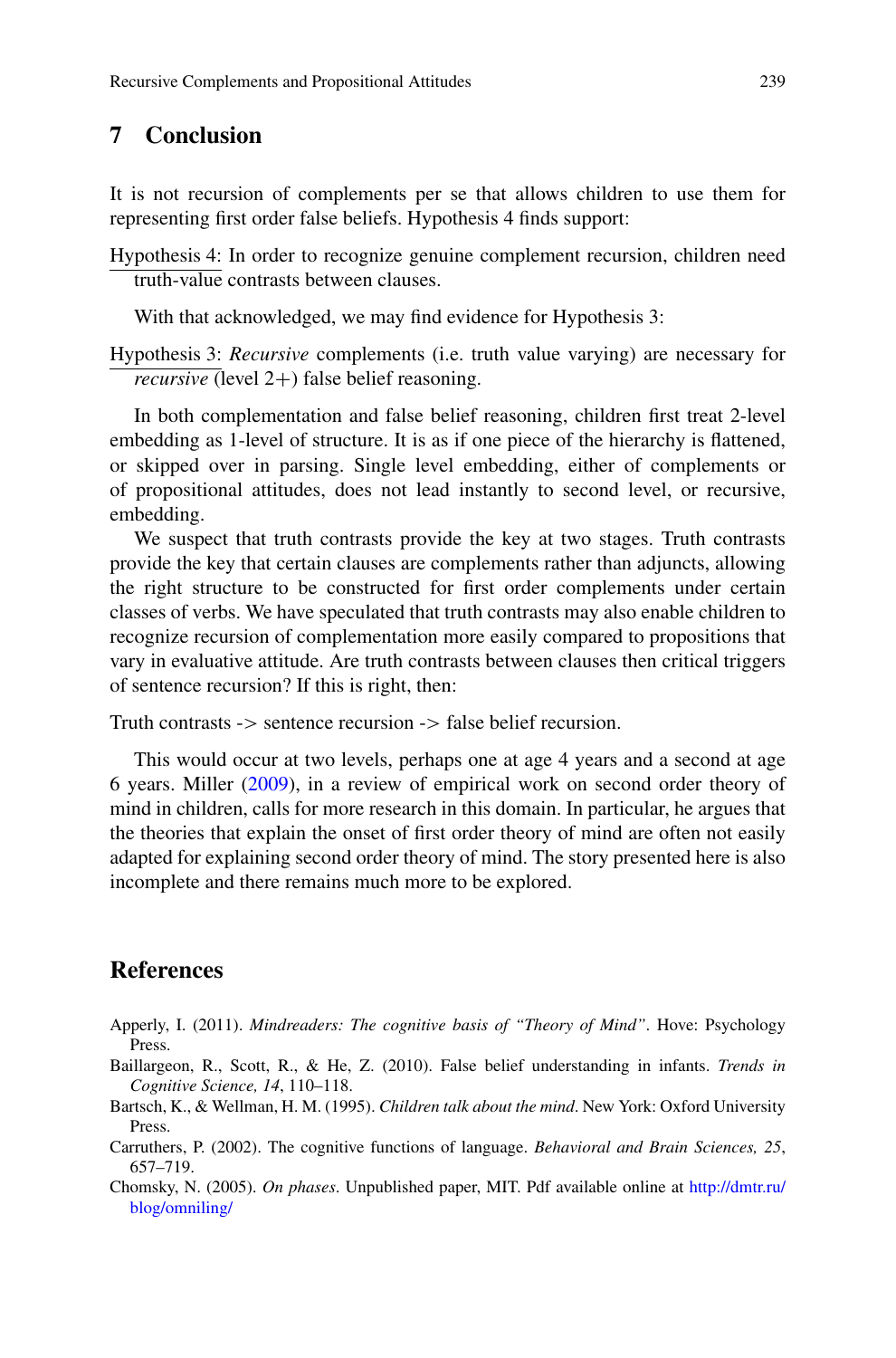- <span id="page-20-3"></span>Chomsky, N. (2010). Some simple evo-devo theses: How true might they be for language? In R. K. Larson, V. Deprez, & H. Yamakido (Eds.), *The evolution of human language*. Cambridge: Cambridge University Press.
- <span id="page-20-2"></span>Collins, J. (2000). Theory of Mind, logical form and eliminativism. *Philosophical Psychology, 13*, 465–490.
- <span id="page-20-6"></span>de Villiers, J. G. (1995, March). *Steps in the mastery of sentence complements*. Paper presented at the meeting of the Society for Research in Child Development, Indianapolis, Indiana.
- <span id="page-20-8"></span>de Villiers, J. G. (1999). On acquiring the structural representations for false complements. In B. Hollebrandse (Ed.), *New perspectives on language acquisition*. Amherst: University of Massachusetts Press.
- <span id="page-20-10"></span>de Villiers, J. G. (2005a). Can language acquisition give children a Point of View? In J. W. Astington & J. A. Baird (Eds.), *Why language matters for Theory of Mind*. Oxford: Oxford University Press.
- <span id="page-20-11"></span>de Villiers, P. A. (2005b). The role of language in Theory-of-Mind development: What deaf children tell us. In J. W. Astington & J. A. Baird (Eds.), *Why language matters for Theory of Mind*. Oxford: Oxford University Press.
- <span id="page-20-16"></span>de Villiers, J. G. (2009, September). *On building up a sufficient representation for belief: Tense, point of view and Wh-movement*. Plenary address presented at the meeting of Generative Approaches to Language Acquisition, Lisbon, Portugal.
- <span id="page-20-12"></span>de Villiers, J. G., & de Villiers, P. A. (2003). Language for thought: Coming to understand false beliefs. In D. Gentner & S. Goldin-Meadow (Eds.), *Language in mind: Advances in the study of language and thought*. Cambridge, MA: MIT Press.
- <span id="page-20-9"></span>de Villiers, J. G., & Pyers, J. (2002). Complements to cognition: A longitudinal study of the relationship between complex syntax and false-belief understanding. *Cognitive Development, 17*, 1037–1060.
- <span id="page-20-7"></span>de Villiers, J. G., Roeper, T., & Vainikka, A. (1990). The acquisition of long distance rules. In L. Frazier & J. G. de Villiers (Eds.), *Language processing and acquisition*. Dordrecht: Kluwer.
- <span id="page-20-13"></span>de Villiers, P. A., Burns, F., & Pearson, B. Z. (2003). The role of language in the Theory of Mind development of language-impaired children: Complementing theories. In B. Beachley, A. Brown, & F. Conlin (Eds.), *Proceedings of the 27th annual Boston University conference on language development*. Somerville: Cascadilla Press.
- <span id="page-20-21"></span>de Villiers, J. G., de Villiers, P. A., Hobbs, K., Taylor, H., & Swank, P. (2009, April). *Language and Theory of Mind in a large low-income sample of preschoolers studied longitudinally*. Paper presented at the meeting of the Society for Research in Child Development, Denver, CO.
- <span id="page-20-17"></span>de Villiers, J. G., de Villiers, P. A., & Roeper, T. (2011). Wh-questions: Moving beyond the first phase. *Lingua, 121*, 352–366.
- <span id="page-20-18"></span>de Villiers, J., Roeper, T., Harrington, E., & Gadilauskas, E. (2012). Tense and truth in children's question answering. In A. K. Biller, E. Y. Chung, & A. E. Kimball (Eds.), *Proceedings of the 36th annual Boston University conference on language development*. Somerville: Cascadilla Press.
- <span id="page-20-19"></span>Dennett, D. C. (1987). *The intentional stance*. Cambridge, MA: MIT Press.
- <span id="page-20-20"></span>Dienes, Z., & Perner, J. (2002). What sort of representation is conscious? *Behavioral and Brain Sciences, 25*, 336–338.
- <span id="page-20-5"></span>Diessel, H., & Tomasello, M. (2001). The acquisition of finite complement clauses in English: A corpus-based analysis. *Cognitive Linguistics, 12–2*, 97–141.
- <span id="page-20-15"></span>Doherty, M. J. (2006). The development of mentalistic gaze understanding. *Infant and Child Development, 15*, 179–186.
- <span id="page-20-4"></span>Everett, D. (2008). *Don't sleep, there are snakes: Life and language in the Amazonian jungle*. New York: Pantheon Books.
- <span id="page-20-0"></span>Fodor, J. (1975). *The language of thought*. New York: Harvester Press.
- <span id="page-20-1"></span>Fodor, J. (2008). *LoT2: Language of thought revisited*. Oxford: Oxford University Press.
- <span id="page-20-14"></span>Hale, C. M., & Tager-Flusberg, H. (2003). The influence of language on Theory of Mind: A training study. *Developmental Science, 6*, 346–359.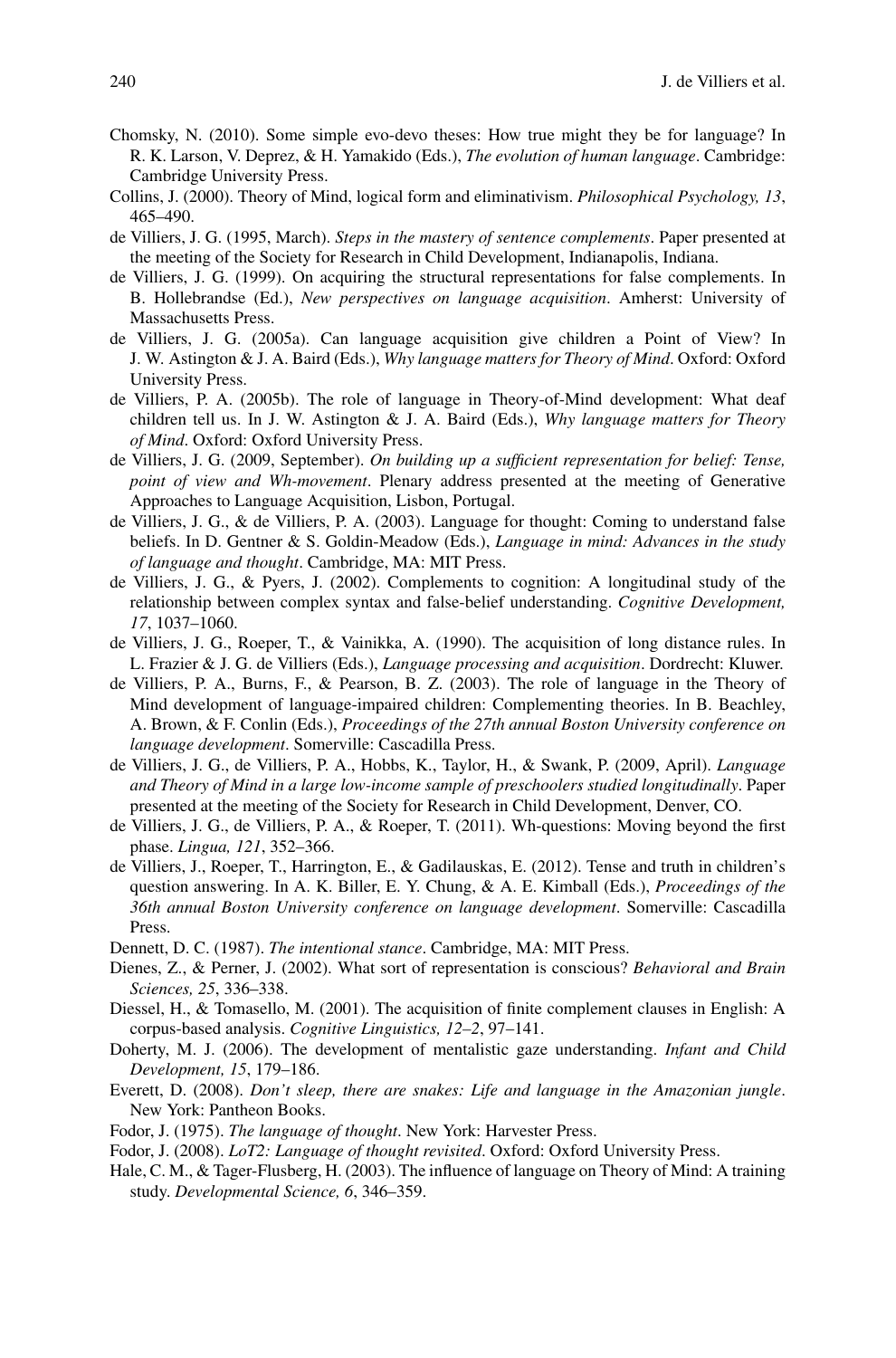- <span id="page-21-9"></span>Harris, P. L. (2005). Conversation, pretence, and Theory of Mind. In J. W. Astington & J. Baird (Eds.), *Why language matters for Theory of Mind*. New York: Oxford University Press.
- <span id="page-21-3"></span>Hauser, M., Chomsky, N., & Fitch, W. T. (2002). The language faculty: What is it, who has it, and how did it evolve? *Science, 298*, 1569–1579.
- <span id="page-21-5"></span>Hobbs, K., de Villiers, P., de Villiers, J., & Peña, E. (in preparation). *Evidence against a bilingual advantage in false belief reasoning*.
- <span id="page-21-16"></span>Hollebrandse, B., & Roeper, T. (2007, April). *Recursion and propositional exclusivity*. Paper presented at the Recursion in Human Languages conference, Normal, IL.
- <span id="page-21-1"></span>Hollebrandse, B., & Roeper, T. (2014). *Empirical results and formal approaches to recursion in acquisition*. In T. Roeper & M. Speas (Eds.), Recursion: Complexity in cognition. Dordrecht: Springer.
- <span id="page-21-23"></span>Hollebrandse, B., & Van Hout, A. (2009, February 7). *What did who say about who? The acquisition of double embedding*. Taalkunde in Nederland dag.
- <span id="page-21-20"></span>Hollebrandse, B., Hobbs, K., de Villiers, J. G. & Roeper, T. (2006, December). *Second order things*. Paper presented at UMass-UConn-Smith Language Acquisition Workshop, Amherst, MA.
- <span id="page-21-21"></span>Hollebrandse, B., Hobbs, K., de Villiers, J. G., & Roeper, T. (2008). Second order embedding and second order false belief. In A. Gavarró & M. J. Freitas (Eds.), *Language acquisition and development: Proceedings of GALA 2007* (pp. 270–280). Cambridge: Cambridge Scholar Press.
- <span id="page-21-13"></span>Hutto, D. (2008). *Folk psychological narratives*. Cambridge, MA: MIT press (Bradford books).
- <span id="page-21-2"></span>Jackendoff, R. (2011). What is the human language faculty? Two views. *Language, 87*, 586–624.
- <span id="page-21-18"></span>Jacques, S., & Zelazo, P. D. (2005). Language and the development of cognitive flexibility: Implications for Theory of Mind. In J. W. Astington & J. A. Baird (Eds.), *Why language matters for Theory of Mind* (pp. 144–162). New York: Oxford University Press.
- <span id="page-21-19"></span>Loewenstein, J., & Gentner, D. (2005). Relational language and the development of relational mapping. *Cognitive Psychology, 50*, 315–353.
- <span id="page-21-6"></span>Lohmann, H., & Tomasello, M. (2003). The role of language in the development of false belief understanding: A training study. *Child Development, 74*, 1130–1144.
- <span id="page-21-14"></span>Low, J. (2010). Preschoolers' implicit and explicit false-belief understanding: Relations with complex syntactical mastery. *Child Development, 81*, 597–615.
- <span id="page-21-24"></span>Miller, S. A. (2009). Children's understanding of second-order mental states. *Psychological Bulletin, 135*(5), 749–773.
- <span id="page-21-4"></span>Milligan, K., Astington, J., & Dack, L. A. (2007). Language and Theory of Mind: Meta-analysis of the relation between language ability and false-belief understanding. *Child Development, 78*, 622–646.
- <span id="page-21-8"></span>Nelson, K. (2005). Language pathways into the community of minds. In J. W. Astington & J. A. Baird (Eds.), *Why language matters for Theory of Mind*. Oxford: Oxford University Press.
- <span id="page-21-11"></span>Onishi, K. H., & Baillargeon, R. (2005). Do 15-month-old infants understand false beliefs? *Science, 308*, 255–258.
- <span id="page-21-17"></span>Perner, J. (2010). Who took the cog out of cognitive science? Mentalism in an era of anticognitivism. In P. A. Frensch & R. Schwarzer (Eds.), *Cognition and neuropsychology: International perspectives on psychological science* (Vol. 1, pp. 241–261). London: Psychology Press.
- <span id="page-21-12"></span>Perner, J., & Ruffman, T. (2005). Infants' insight into the mind: How deep? *Science, 308*, 214–216.
- <span id="page-21-22"></span>Perner, J., & Wimmer, H. (1985). John thinks that Mary thinks that: Attribution of second-order beliefs by 5- to 10-year-old children. *Journal of Experimental Child Psychology, 39*, 437–471.
- <span id="page-21-7"></span>Pyers, J., & Senghas, A. (2009). Language promotes false-belief understanding: Evidence from learners of a new sign language. *Psychological Science, 20*, 805–812.
- <span id="page-21-15"></span>Roeper, T. (2007). *The prism of grammar*. Cambridge: MIT Press.
- <span id="page-21-10"></span>Ruffman, T., Slade, L., Rowlandson, K., Rumsey, K., & Garnham, A. (2003). How language relates to belief, desire, and emotion understanding. *Cognitive Development, 18*, 139–158.
- <span id="page-21-0"></span>Sacks, O. (1985). *The man who mistook his wife for a hat, and other clinical tales*. New York: Summit Books.